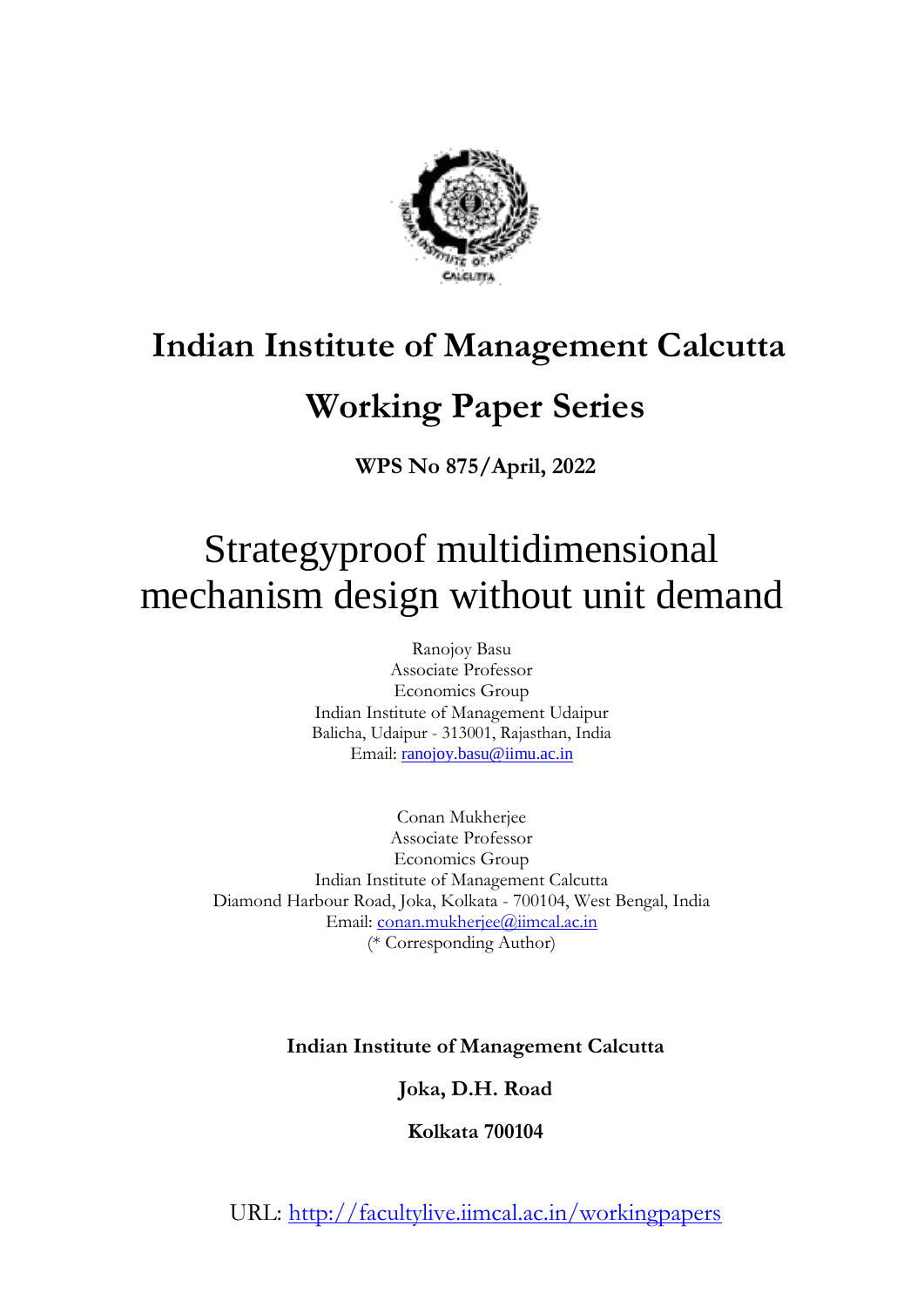## STRATEGYPROOF MULTIDIMENSIONAL MECHANISM DESIGN WITHOUT UNIT DEMAND

#### RANOJOY BASU<sup>1</sup> AND CONAN MUKHERJEE<sup>2</sup>

Abstract. We consider the heterogeneous object auction problem where buyers have private additive valuations and non-unit demand. We completely characterize the class of strategyproof and agent sovereign mechanisms. Further, we introduce a notion of continuity, and show that every continuous, agent sovereign, anonymous and strategyproof mechanism must be efficient. We find that the only mechanism satisfying these properties is equivalent to operating simultaneous second price auctions for each object - as was done by New Zealand government in allocating license rights to use of radio spectrum in 1990. Finally, we present a complete characterization of simultaneous second price auctions with object specific reserve prices, in terms of these properties and a weak non-bossiness restriction.

JEL classification: D44; D47; D63; D71; D82

Keywords: Mechanism design, Heterogeneous objects auction, Non-unit demand, Strategyproofness, Pivotal mechanism.

#### 1. Introduction

We consider the problem where a planner wishes to sell  $m$  heterogeneous indivisible objects to n buyers who have private additive valuations. The planner is unaware of buyers' valuation, and each buyer has linear preferences over objects and money. This problem encompasses many real life applications ranging from spectrum auction to airport landing rights allocation. All such exercises invariably require reporting of personal valuations by interested buyers. How to execute such a sale in a manner that all buyer report truthfully, is an important problem in mechanism design.

In this paper, we adopt the most robust notion of truthful reporting, *strategyproofness*, which requires that all participants find it optimal to report their true valuations, irrespective of what all other participants choose to do. As is well known, the remarkable advantage of using this notion of truthful revelation of valuations is that no prior distributional assumptions are required to justify policies implementing strategyproof mechanisms. More specifically we address the question: what are the strategyproof mechanisms for a heterogeneous object allocation problem?

<sup>&</sup>lt;sup>1</sup>Indian Institute of Management Udaipur, Balicha, Udaipur - 313001, Rajasthan, India. Email:ranojoy.basu@iimu.ac.in

<sup>2</sup>Economics Group, Indian Institute of Management Calcutta, D. H. Road, Kolkata - 700104, India.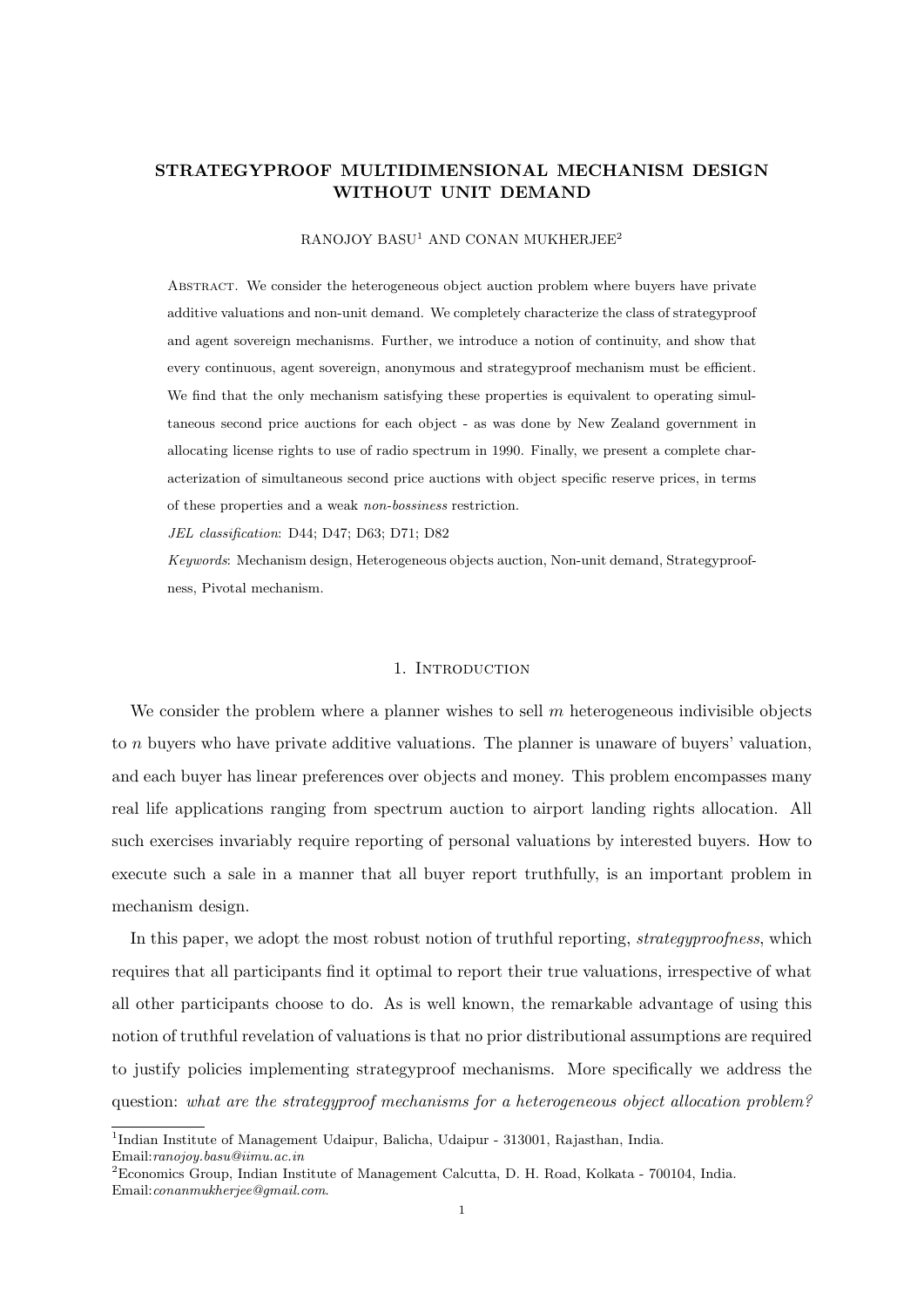Note that addressing this question in its most general form is a difficult task as the domain of valuations in our setting is a set of matrices with positive elements. Fortunately, the policy context of mechanism design requires us to focus on mechanisms that would be acceptable in a democratic society. Such mechanisms are most aptly described in the following quote from the Ministry of Business, Innovation & Employment, Government of New Zealand report  $[25]$ .<sup>1</sup>

"Requirements of the [spectrum] allocation process can be summarised as follows:

- It is a market based allocation process.
- It allocates at a price that reflects the market value of the product.
- It allocates in a manner that is competitively neutral and transparent."

We accommodate this policy context by focusing on well-behaved strategyproof mechanisms satisfying two crucial properties: agent sovereignty and anonymity.

The former property essentially requires that the object allocation decision for any buyer  $i$ depend non-trivially on i's valuations in all possible states of nature. The latter property requires that no buyer should get a preferential treatment based on her social identity. Note that any mechanism violating agent sovereignty would fail to always allot objects at true "market value", as at some states of nature it would have to ignore valuations of at least one buyer irrespective of how high they are. On the other hand, any non-anonymous mechanism would fail to be "competitively neutral".

We first provide a complete characterization of agent sovereign strategyproof mechanisms, which holds true regardless of the number of distinct objects and the number of buyers. Next, we look to identify a strategyproof mechanisms that are agent sovereign and anonymous. However, the dimensionality problem inherent in our setting, makes this an intractable problem. To get around this complication, we impose a regularity condition of continuity on the class of mechanisms, and characterize the class of continuous agent sovereign strategyproof mechanisms satisfying anonymity. Remarkably, we find that any such mechanism that never leaves an object unsold must be decision efficient. More specifically, the only mechanism satisfying these properties is equivalent to operating simultaneous sealed bid second price auctions for each object; which, incidentally, was the chosen method for allocation of three distinctly defined cellular (management rights) tenders in New Zealand's spectrum auction of 1990.<sup>2</sup> Thus, our paper can also be motivated as an axiomatic justification to this method of spectrum allocation.

<sup>&</sup>lt;sup>1</sup>See point 8 in page 3 in Milgrom  $[17]$ .

<sup>2</sup>As discussed in Mueller [23], a British-American consulting firm National Economic Research Associates (NERA) recommended this specific allocation procedure. These tenders brought in roughly 80% of the total revenue earned in the first four rounds of radio license auctions. We discuss this issue in greater detail in the Remark 3.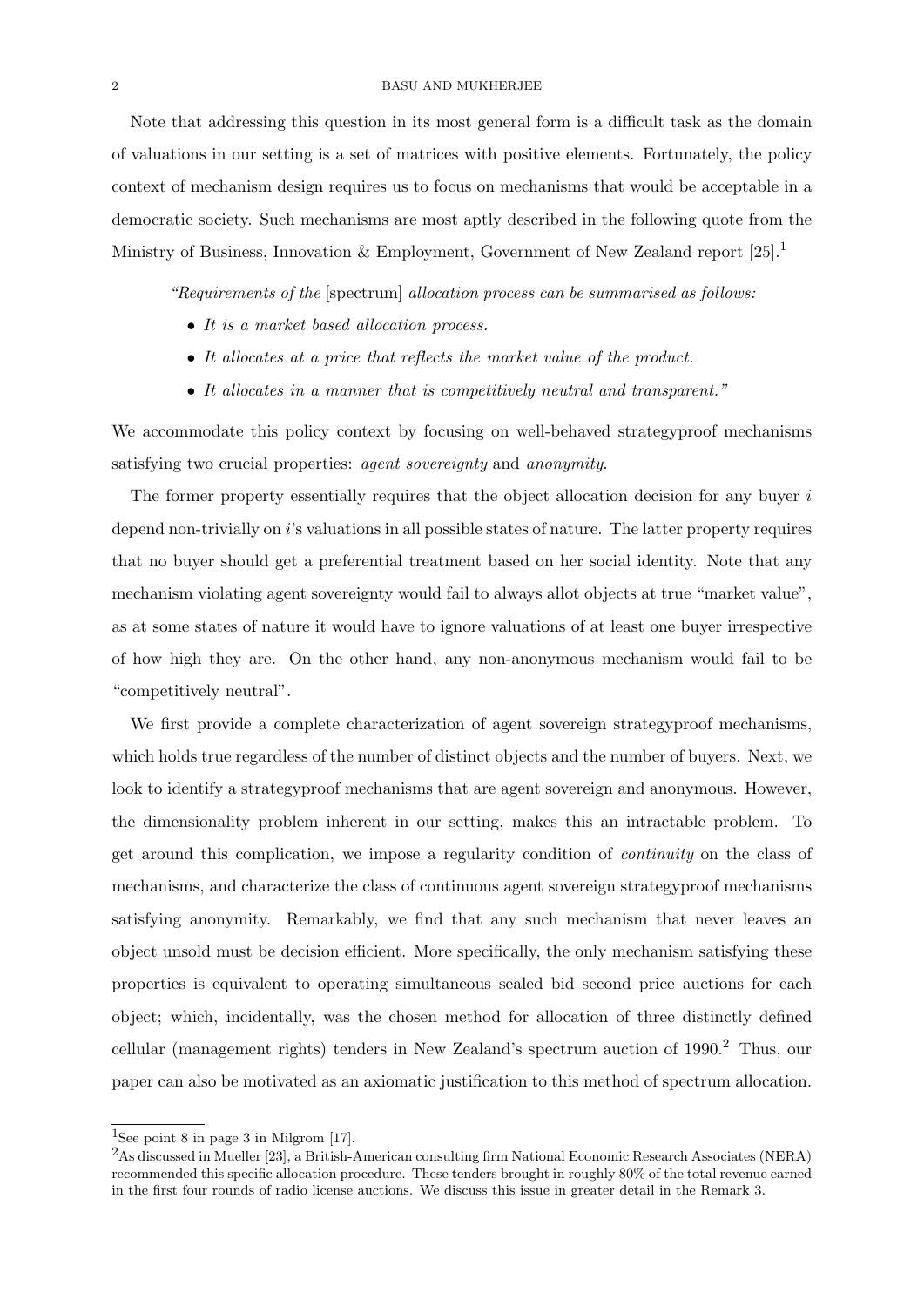Finally, we use an additional axiom, non-bossiness in decision, to completely characterize the class of continuous, agent sovereign, anonymous and non-bossy mechanisms that allow the possibility of some objects remaining unsold. We find that any such mechanism is equivalent to operating simultaneous sealed bid second price auctions for each available object with varying reserve prices across objects. This non-bossiness axiom is a modified version of the conventional non-bossiness axiom of Satterthwaite and Sonnenschein [27], and requires that no buyer be able to affect the allocation decision of another buyer without affecting her own allocation decision. As noted by Thomson [30], this axiom, when coupled with strategyproofness, embodies strategic restrictions that discourage collusive practices.

The paper is organized as follows. The next section 2 contains the literature review, section 3 contains model description and relevant definitions. Section 4 contains the results, section 5 presents a discussion of our results, while section 6 presents the conclusion. Finally, section 7 is the Appendix where proofs and independence of axioms is presented.

#### 2. Relation to literature

Note that our paper assumes that buyers have private additive valuations for the heterogeneous objects up for sale. Some notable papers that analyze sale of heterogeneous objects in the private value setting are: Ausubel [2], Ausubel, Cramton, Pycia, Rostek and Weretka [3], Ausubel and Milgrom [4], Demange, Gale and Sotomayer [9], de Vries, Schummer and Vohra [7], Gul and Stacchetti [12], Mishra and Parkes [19], and Kazumura, Mishra, and Serizawa [14].

Ausubel, Cramton, Pycia, Rostek and Weretka [3] compare first price and second price auction in terms of the degree of inefficiency in the resultant Bayes Nash equilibrium, and show that expected revenue rankings are ambiguous. Ausubel [2] provides a new interpretation of Walrasian equilibrium by describing a dynamic auction procedure where strategic bidders reveal their preferences over a single price path, and the corresponding Walrasian equilibrium outcome is achieved. Ausubel and Milgrom [4] present a collection of ascending combinatorial bidding auctions where valuations are additive and truthful reporting is a Nash equilibrium.

Demange, Gale and Sotomayer [9] studies a setting where bidders have unit demand, and describes two dynamic auctions which attain (one exactly and the other approximately) the minimum price equilibrium of a sealed bid auction for heterogeneous objects. Similar unit demand settings have also been analyzed in private values framework by Gale and Shapley [12], Shapley and Shubik [28]. Gul and Stacchetti [12] extend Demange, Gale and Sotomayer [9] to general combinatorial auctions allowing for valuations to be gross substitutes in the sense of Kelso and Crawford [15]. They construct an ascending price auction that achieves the minimum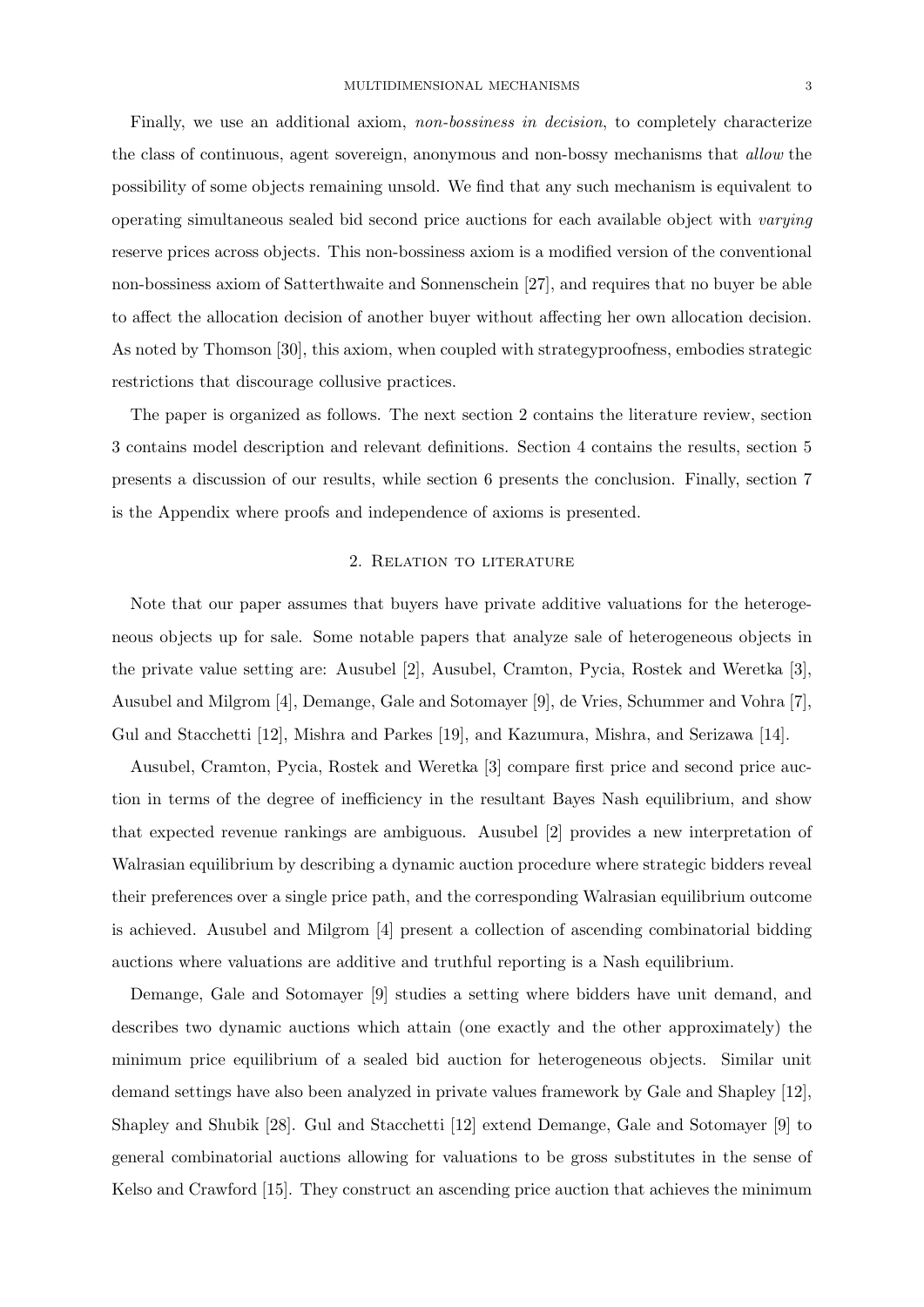price equilibrium, and show that ascending auctions can implement efficient strategy-proof outcomes only in a unit demand setting.

de Vries, Schummer and Vohra [7] further generalize this setting to unrestricted valuations, and constructs an ascending auction which leads to VCG (Vickrey [31], Clarke [5], Groves [11]) outcome prices when valuations satisfy a 'submodularity' property (that is a weaker restriction on valuations than gross substitutes). Mishra and Parkes [19] relax the de Vries, Schummer and Vohra [7] definition of ascending price auctions suitably, to construct ascending price auctions which maintain single path but attain VCG outcomes for a larger class of valuation functions in ex-post Nash equilibrium.

Unlike all these papers, the main objective of this paper is not to construct or compare auction algorithms. Instead, this paper primarily focusses on the standard direct mechanism design question: what are the strategyproof mechanisms for auctioning heterogeneous objects when buyers have additive valuations and non-unit demand?

To our knowledge, the only paper that considers a similar question is Kazumura, Mishra and Serizawa [14] (henceforth, referred to as [KMS]). They consider mechanisms, which always allot all available objects in a heterogeneous object setting with buyers having unit demand and (possibly) non-quasilinear preferences. They focus on the MWEP (minimum Walrasian equilibrium price) mechanism which, at any reported valuation profile, makes allotment and price decision as dictated by the minimum Walrasian equilibrium price vector and its corresponding equilibrium allocation at that profile. They establish a remarkable result which shows that; on a variety of rich domains, MWEP mechanism is the unique ex-post revenue maximizing mechanism, among all possible *desirable* strategyproof mechanisms that sell all objects and charge non-negative price at all profiles.<sup>3</sup>

Our results are independent of those in KMS [14], as we allow for more general non-unit demand preferences, but use a more restrictive quasilinear utility setting. Furthermore, our setting allows for objects to remain unsold, and so, does not rule out usage of reserve prices. In fact, we present an axiomatic justification (in Theorem 5) to the usage of different reserve prices for different objects.

Some other notable papers that have posed similar mechanism design questions in the context of heterogeneous object setting are: Alkan, Demange and Gale [1], and P´apai [24]. Alkan, Demange and Gale [1] eschews strategic considerations and analyzes fair distribution of objects and money. In particular, this paper focusses on the envy-free allocations where every buyer

 $3$ KMS [14] consider a mechanism to be *desirable* if and only if it satisfies strategyproofness, ex-post individual rationality, equal treatment of equals, and it sells all objects at all reported valuation profiles.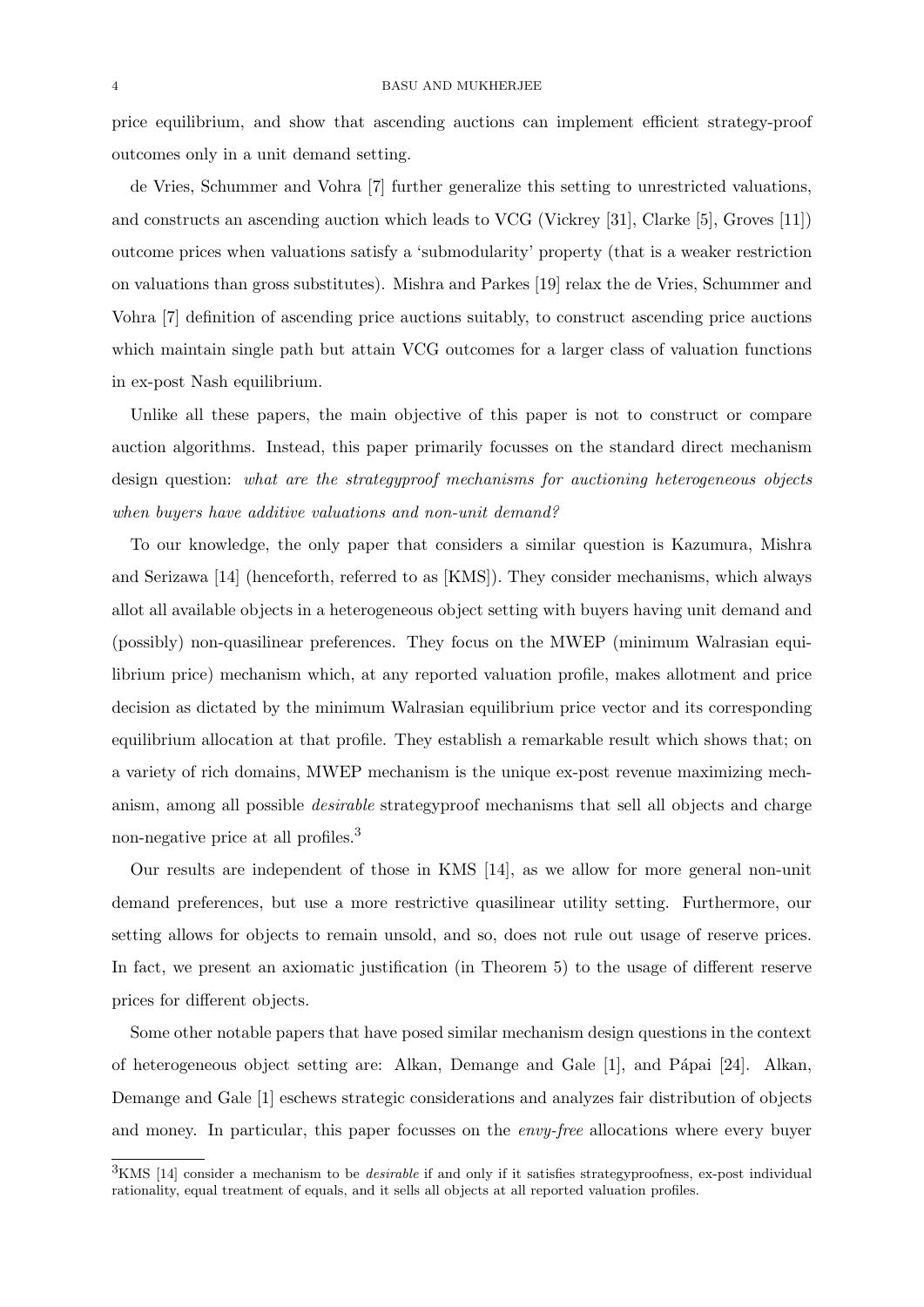likes her allocation at least as much as another buyer, and show that such allocations must also be Pareto efficient. Pápai  $[24]$  looks at strategyproof mechanisms that generate envy-free allocations. She first notes an impossibility where valuation functions are unrestricted, and then identifies a subset of VCG mechanisms that generate envy-free allocations when valuations are superadditive.

Another strand of literature that links to our work is the analysis of monopoly pricing with a single buyer with multidimensional private information. Two notable papers that analyze the problem of expected revenue maximization in a setting where there are several heterogeneous objects need to be sold to a single buyer with additive valuations are: Manelli and Vincent [16] and Rochet and Choné [26]. Both papers address this question under specified distributional assumptions on the multidimensional private information. Our paper, however, adopts a direct mechanism approach which focusses on eliciting true valuation at all states of nature.

We are unaware of any other paper that analyzes heterogeneous object sales from a mechanism design perspective in a private additive valuation setting with multiple buyers and non-unit demand.

#### 3. MODEL

Fix any  $m \ge 2$  and  $n \ge 1$ . Consider indivisible objects in  $M = \{1, 2, ..., m\}$  to be sold to buyers in  $N = \{1, \ldots, n\}$ , where each buyer i has a positive private valuation  $v_i^k \in \mathbb{R}_{++}$  for each object  $k \in M$ . Let  $v_i := (v_i^k)_{k \in M}$  denote a typical valuation vector of any buyer i. Let  $V_i := \mathbb{R}_{++}^m$  be the set of all such valuation vectors, and let  $\mathcal{V} := \prod_{i \in N} V_i$  be the set of all possible valuation profiles, where each profile is a  $n \times m$  matrix. For each object k and each buyer i, define the variable  $d_i^k \in \{0,1\}$  where  $d_i^k = 1$  if and only if i is sold the object k. Let  $d_i \in \{0,1\}^m$ be the decision vector assigned to any buyer *i*. Define an  $n \times m$  decision matrix  $d := (d_i^k)$  such that: (i) its elements are either 0 or 1, (ii) each of its n rows are points in  $\{0,1\}^m$ , and (iii) elements of each column sum up to 1. Define  $D$  to be the set of all such decision matrices. Each buyer *i* is assumed to have quasilinear preference over  $\mathcal{D} \times \mathbb{R}^N_+$  such that utility of each pair of decision matrix and price vector  $(d, p)$  is given by  $u((d, p); v_i) := d_i^T v_i - p_i$ . Further, for any  $t \in \mathbb{N}$ , let  $\mathbf{1}^{t} := (1, 1, \dots, 1) \in \mathbb{R}^{t}$ , and  $\mathbf{0}^{t} := (0, 0, \dots, 0) \in \mathbb{R}^{t}$ .

A direct mechanism employed to accomplish this allocation exercise must be a function:

$$
\mu: \mathcal{V} \longrightarrow \mathcal{D} \times \mathbb{R}^N_+.
$$

 $^{4}$ Unless specified otherwise, all vectors are considered to be column vectors in our paper. Therefore, any valuation profile  $v = (v_1^T, v_2^T, \dots, v_n^T)$ .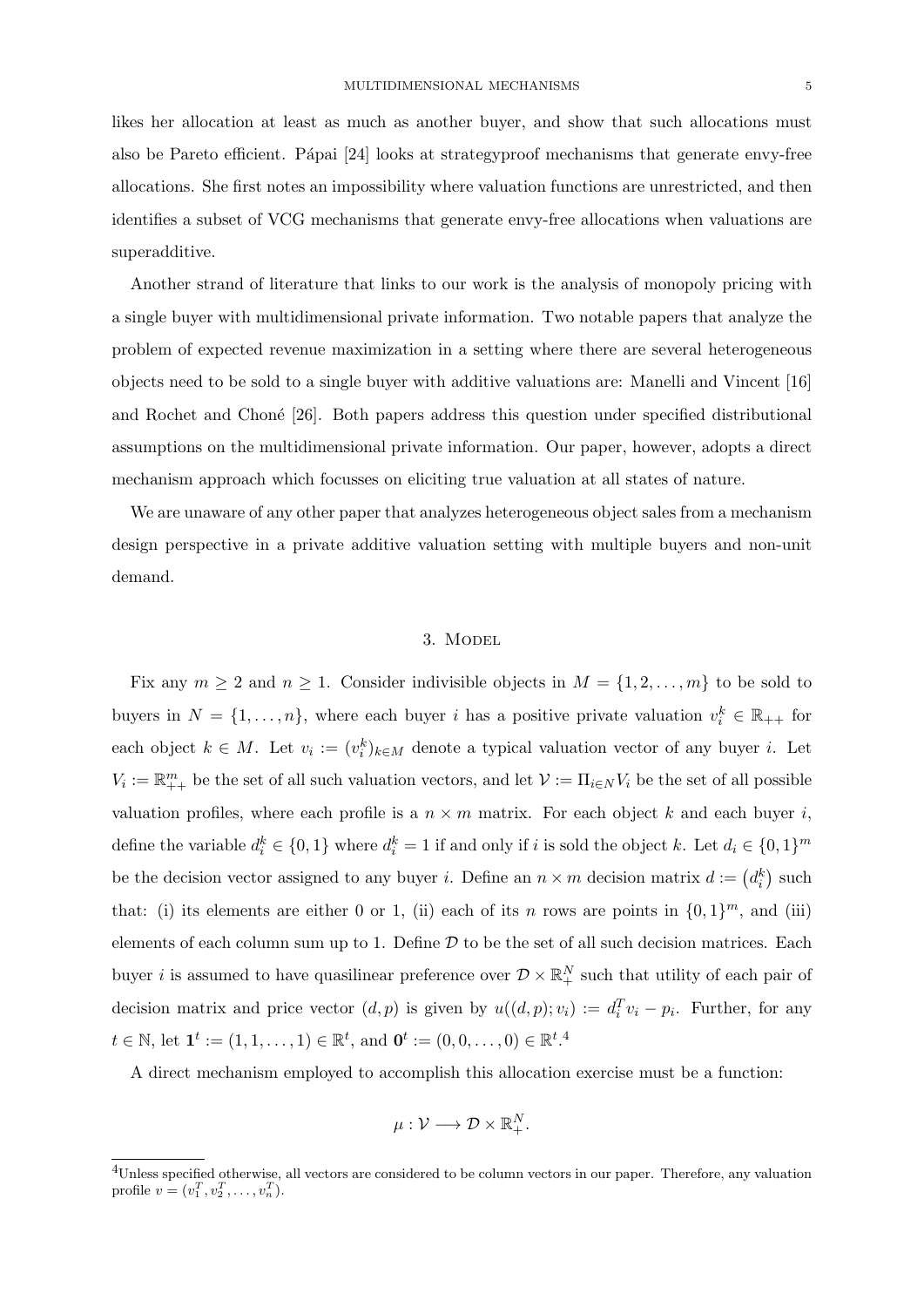For direct mechanism  $\mu$ , let  $d^{\mu}(v)$  and  $p^{\mu}(v)$  denote the allotment decision matrix and price vector, respectively; corresponding to any valuation profile  $v \in \mathcal{V}$ . Let  $d_i^{\mu}$  $p_i^{\mu}(v)$  and  $p_i^{\mu}$  $u_i^{\mu}(v)$  be the decision vector assigned to i and the price charged to i, respectively, by mechanism  $\mu$ . Further, to economize on the use of notation, we drop the superscript  $\mu$ , whenever this does not create any confusion.

For any  $v \in V$ , and any  $i \in N$ , let  $O_i(v) := \{k \in M | d_i^k(v) = 1\}$ . Further, we define for any  $k \in M$  and any  $i \in N$ ,  $d_i^{-k} := (d_i^1, \ldots, d_i^{k-1}, d_i^{k+1}, \ldots, d_i^m)$ . Similarly, we define for any  $i \in N$ and any  $v \in \mathcal{V}$ ,  $v_{-i} := (v_1, \ldots, v_{i-1}, v_{i+1}, \ldots, v_n)$ . Also, for any  $i \in N$ ,  $k \in M$  and any  $v \in \mathcal{V}$ , we define  $v_i^{-k} := (v_i^1, \ldots, v_i^{k-1}, v_i^{k+1}, \ldots, v_i^m)$ , and  $v_{-i}^k := (v_1^k, \ldots, v_{i-1}^k, v_{i+1}^k, \ldots, v_n^k)$ . Finally, for any  $k \neq l \in M$  and any  $i \neq j \in N$ , define  $d_i^{-k-l} := (d_i^1, \ldots, d_i^{k-1}, d_i^{k+1}, \ldots, d_i^{l-1}, d_i^{l+1}, \ldots, d_i^m)$ ,  $v_{-i-j} := (v_1, \ldots, v_{i-1}, v_{i+1}, \ldots, v_{j-1}, v_{j+1}, \ldots, v_n)$ , and  $v_i^{-k-l} := (v_i^1, \ldots, v_i^{k-1}, v_i^{k+1}, \ldots, v_i^{l-1}, v_i^{l+1}, \ldots, v_i^m)$ .<sup>5</sup>

In this paper, we focus on *regular* direct mechanisms which satisfy two specific properties:

- (i): any buyer who is not allotted any object pays zero price, and
- (ii): for any buyer i, any object k and any valuation v, there exists an  $\epsilon_i^k(v) > 0$  such that for any  $w_i^k \in (v_i^k - \epsilon_i^k(v), v_i^k + \epsilon_i^k(v)),$

$$
d_i^{-k}(v) = d_i^{-k}((w_i^k, v_i^{-k}), v_{-i}).
$$

The property (i) is a natural restriction in any publicly organized sale exercise. The property (ii), however, is more technical in nature. It requires that the decision function employed in the mechanism be well-behaved in the following sense. At any profile  $v$ , any buyer i should be able to change her valuation for object  $k$  slightly, without affecting her allotment decisions for other objects. This property endows a degree of smoothness to the mechanisms which ensures analytical tractability of the research question.

Now, we can define the two of the three main axioms that we employ in this paper. The first axiom of strategyproofness is a strategic one, which requires that truth-telling be an optimal message while participating in a direct mechanism, irrespective of valuation reported by all other buyers. This is one the most popular strategic axioms used in mechanism design. The second

$$
{}^{5}\text{In a setting where } m = n = 3 \text{, if we consider a valuation profile } v := \begin{pmatrix} 2 & 4 & 6 \\ 3 & 6 & 9 \\ 4 & 8 & 12 \end{pmatrix}, \text{ then:}
$$
\n
$$
v_{1} = \begin{bmatrix} 2 \\ 4 \\ 6 \end{bmatrix}, \ v^{2} = \begin{bmatrix} 4 \\ 6 \\ 8 \end{bmatrix}, \ v_{-1} = \begin{pmatrix} 3 & 6 & 9 \\ 4 & 8 & 12 \end{pmatrix}, \ v^{-2} = \begin{pmatrix} 2 & 6 \\ 3 & 9 \\ 4 & 12 \end{pmatrix}.
$$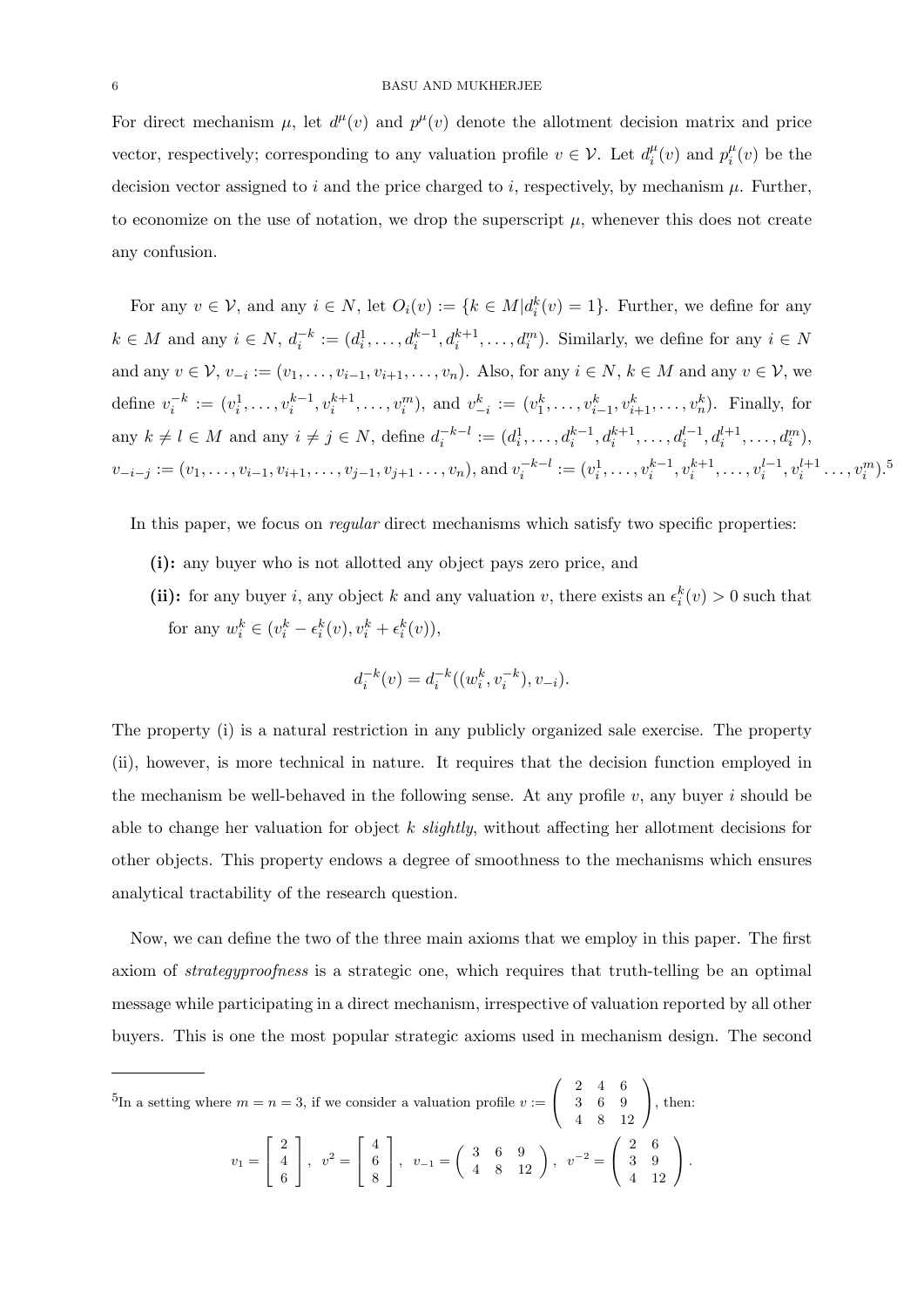axiom agent sovereignty is a fairness axiom, which describes the individual right of each buyer to target and win any particular object by reporting large enough valuation for it, irrespective of what other buyers are reporting. Any violation of this axiom may lead to situations where some buyer's allotment decision for an object is independent of her valuation for that object.<sup>6</sup>

**Definition 1.** A mechanism  $\mu$  satisfies *strategyproofness* (SP) if  $\forall i \in N, \forall v, v' \in V$  such that  $v_{-i} = v'_{-i},$ 

$$
u(\mu_i(v); v_i) \ge u(\mu_i(v'); v_i).
$$

**Definition 2.** A mechanism  $\mu$  satisfies agent sovereignty (AS) if  $\forall i \in N, \forall k \in M, \forall v_i^{-k} \in \mathbb{R}_{++}^{m-1}$ , and  $\forall v_{-i} \in \Pi_{j \neq i} V_j$ , there exist  $v_i^k, w_i^k > 0$  such that:

$$
d_i^k((v_i^k, v_i^{-k}), v_{-i}) \neq d_i^k((w_i^k, v_i^{-k}), v_{-i}).
$$

Let  $\Gamma_{M,N}$  be the set of mechanisms that satisfy SP and AS.

We now define an additional fairness axiom of *anonymity* that is crucially important for public decision making procedures. It requires that utility derived from an allocation by any buyer be independent of her identity. Any mechanism violating this property is highly unlikely to be acceptable in a democratic society.

**Definition 3.** A mechanism  $\mu$  satisfies anonymity in welfare (AN) if  $\forall i \in N, \forall v \in V$  and all bijections  $\pi : N \mapsto N$ ,

$$
u(\mu_i(v); v_i) = u(\mu_{\pi i}(\pi v); (\pi v)_{\pi i})
$$

where  $\pi v := (v_{\pi^{-1}(t)})_{t=1}^n$ .

#### 4. Results

4.1. Single buyer case. This section presents results for the simplest case where there is only one buyer. Therefore, the set of all possible decisions  $\mathcal{D} = \{0, 1\}^m$  and  $\mathcal{V} = \mathbb{R}^m_{++}$ . It is easy to see that in this simple setting SP is equivalent to incentive compatibility. The following result characterizes the class of incentive compatible mechanisms.

**Theorem 1.** A mechanism  $\mu \in \Gamma_{M,1}$  if and only if for any  $v \in V$ , there exist positive real numbers  $\{T^k\}_{k\in M}$  such that for all  $v \in V$  and all  $k \in M$ .

<sup>6</sup>Similar axioms have been used by Marchant and Mishra [18], Moulin [21] and Moulin and Shenker [22]. Moulin [21] mentions the agent sovereignty axiom to be"reminiscent of the citizen sovereignty of classical social choice." In our setting, this axiom rules out peculiar mechanisms like those where all objects are always allotted to a specific buyer; or those where a buyer never gets sold any object.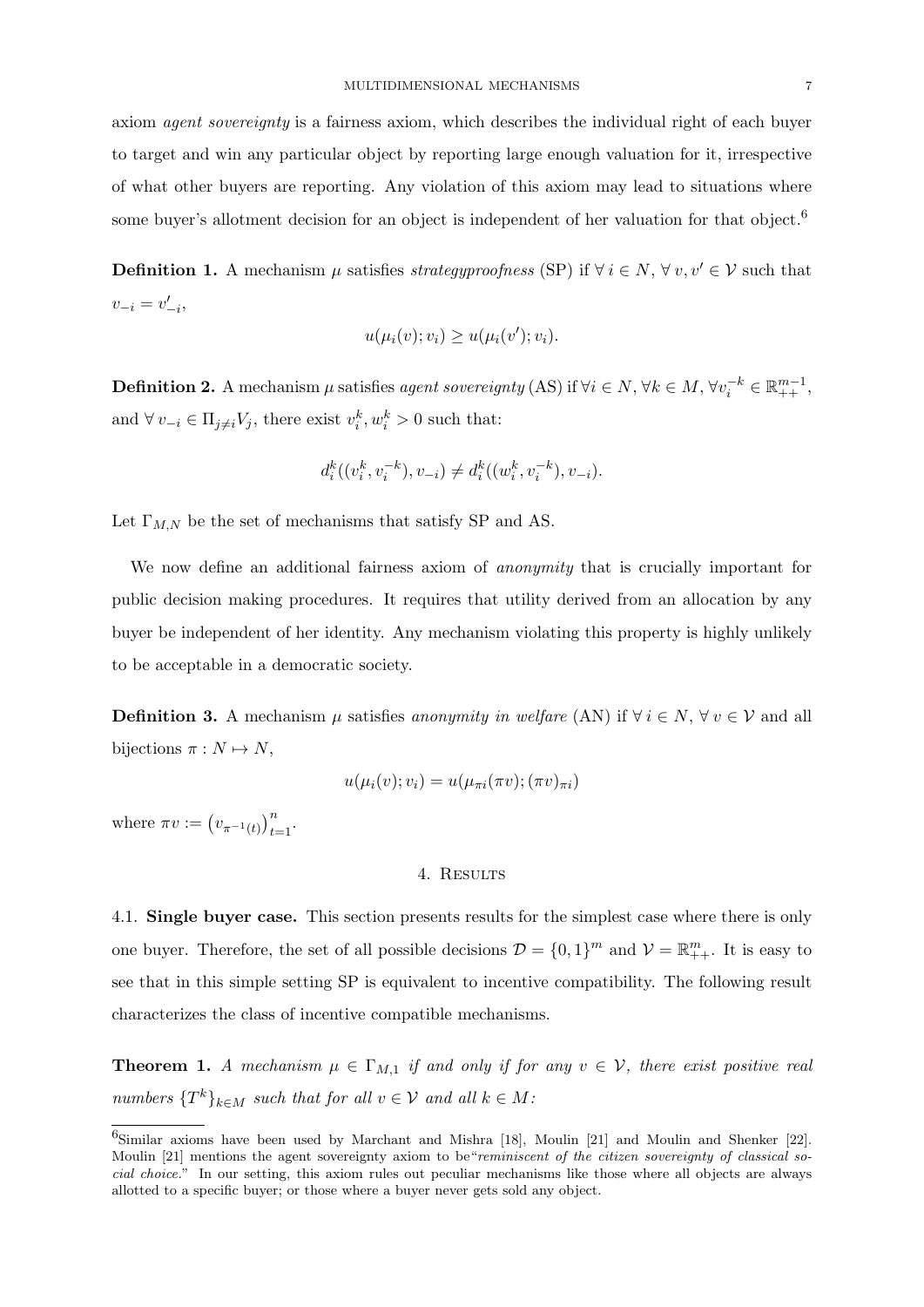(1) 
$$
d^k(v) = \begin{cases} 1 & \text{if } v^k > T^k \\ 0 & \text{if } v^k < T^k \end{cases}
$$
, and  
(2)  $p(v) = \sum_{k:d^k(v)=1} T^k$ .

**Proof of Necessity:** Consider any two profiles  $v_x, v_y \in V$ , and fix any object  $k \in M$ . SP implies that  $u(d(v_x), p(v_x); v_x) \geq u(d(v_y), p(v_y); v_x)$  and  $u(d(v_x), p(v_x); v_y) \leq u(d(v_y), p(v_y); v_y)$ . This implies that  $p(v_y) - p(v_x) \ge v_x^T [d(v_y) - d(v_x)]$  as well as  $p(v_y) - p(v_x) \le v_y^T [d(v_y) - d(v_x)]$ . Therefore, we get the following inequality:

(4.1) 
$$
v_x^T[d(v_y) - d(v_x)] \le p(v_y) - p(v_x) \le v_y^T[d(v_y) - d(v_x)]
$$

There are several interesting implications of (4.1). The most obvious is, (a)  $d(v_y) = d(v_x) \implies$  $p(v_y) = p(v_x)$ . This implies that for any  $v \in V$ ,  $p(v) \in {\{\bar{p}^d\}}_{d \in \mathcal{D}}$ , where for any  $d \in \mathcal{D}$ ,  $\bar{p}^d$  is the price to be charged when the buyer is assigned the decision vector  $d$ . Further,  $(4.1)$  implies that (b)  $v_x^T[d(v_y) - d(v_x)] \leq v_y^T[d(v_y) - d(v_x)]$ . This implies that for any  $d \in \mathcal{D}$ , and any  $k \in M$ ,  $v_x^{-k} = v_y^{-k} \Longrightarrow v_x^{k}[d^{k}(v_y) - d^{k}(v_x)] \leq v_y^{k}[d^{k}(v_y) - d^{k}(v_x)].$  Thus, we can infer that for all  $k \in M$ , and all  $v, v' \in \mathbb{R}_{++}^m$  with  $v^{-k} = v'^{-k}$ ,

$$
v^k > {v'}^k \implies d^k(v) \ge d^k(v').
$$

Therefore, by AS, for any  $k \in M$  and any  $d^{-k} \in \{0,1\}^{m-1}$ , there exists a threshold function  $T^{k,d^{-k}}: \mathbb{R}_{++}^{m-1} \mapsto \mathbb{R}_{++}$  such that for all  $v \in \mathcal{V}:^7$ 

$$
d^{k}(v) = \begin{cases} 1 & \text{if } v^{k} > T^{k,d^{-k}}(v^{-k}) \\ 0 & \text{if } v^{k} < T^{k,d^{-k}}(v^{-k}). \end{cases}
$$

Now, there may be two possible cases:

- (i): for all k and all v,  $T^{k,d-k}(v^{-k})$  values depend on  $d^{-k}$  but  $d^{-k}$  does not depend on  $v^{k}$ , and
- (ii): for all k and all v, the  $T^{k,d-k}(v^{-k})$  values are independent of the values taken by  $d^{-k}$ .

We consider each of these cases below.

Case (i): In this case we can see by (4.1) that for any k, and any v,

$$
T^{k,d^{-k}}(v^{-k}) - \delta \leq \bar{p}^{(1,d^{-k})} - \bar{p}^{(0,d^{-k})} \leq T^{k,d^{-k}}(v^{-k}) + \delta,
$$

<sup>&</sup>lt;sup>7</sup>AS implies that the image of any  $T^{k,d^{-k}}$  function be strictly positive and finite.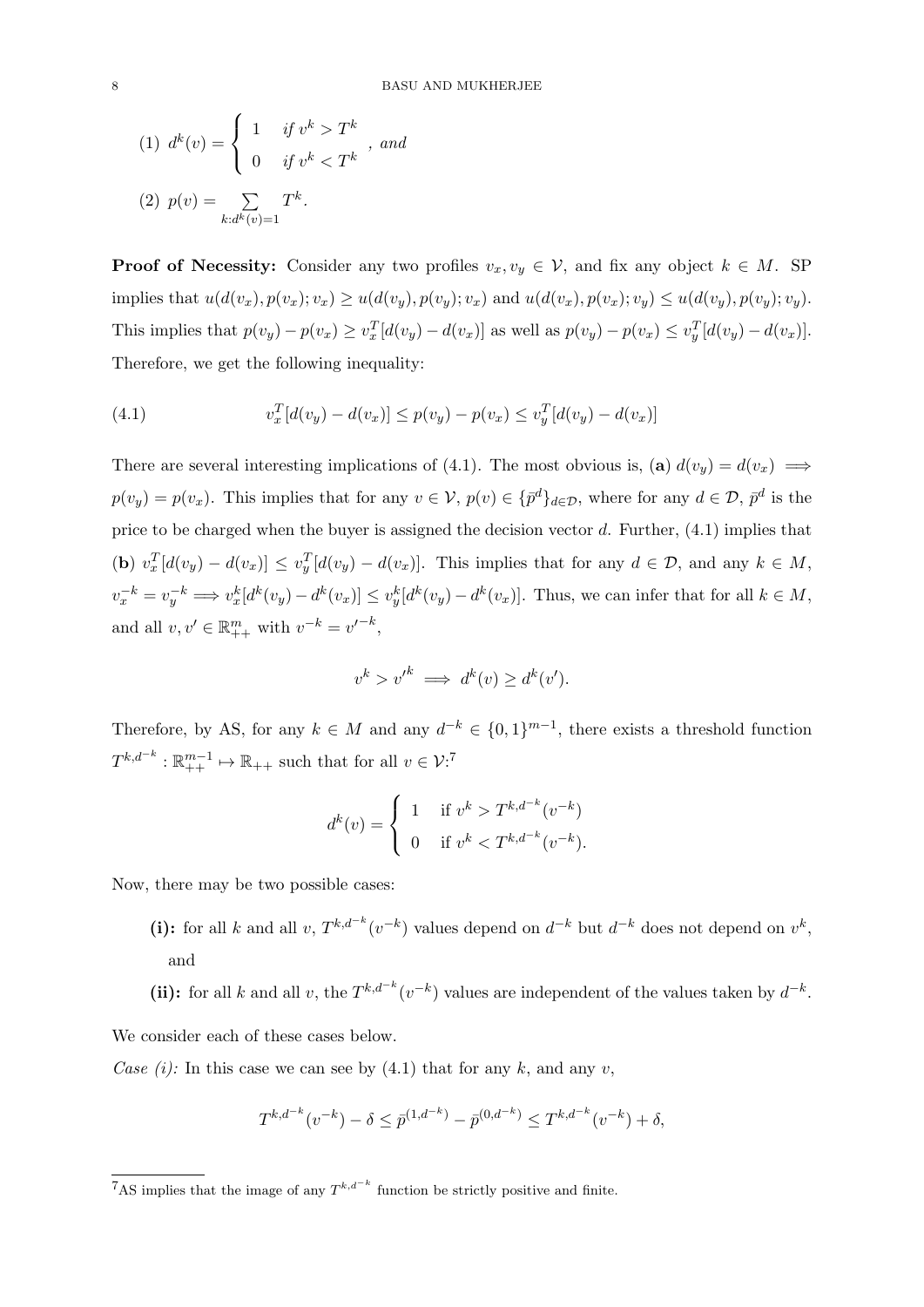whenever  $0 < \delta < \epsilon^k(T^{k,d^{-k}}(v^{-k}), v^{-k})$ .<sup>8</sup> This in turn implies that  $(c)$   $\bar{p}^{(1,d^{-k})} = \bar{p}^{(0,d^{-k})} +$  $T^{k,d^{-k}}(v^{-k})$ . This implies that for any k and any  $d^{-k}$ , the  $T^{k,d^{-k}}(.)$  functions do not depend on the argument  $v^{-k}$ . Further, for any  $l \neq k$ , a change in  $v^{l}$  (by AS) may change value of  $d^{-k}$ , and so, it must be that the  $T^{k,d-k}$  values are independent of the value of  $d^{-k}$ . Thus, the property (1) of the (theorem) statement follows as a necessary condition for incentive compatibility. Further, by (**c**), for any  $d \in \{0, 1\}^m$ ,

$$
d^k = 1 \implies \bar{p}^d = \bar{p}^{(0, d^{-k})} + T^k.
$$

Therefore,  $\bar{p}^d = \sum$  $k: d^k = 1$  $T^k + \bar{p}^{(0,0,...,0)}$ . Since by assumption, not being sold any object implies payment of zero price, the property (2) of the statement follows.

Case (ii): Fix any  $k \neq l \in M$ , any  $\bar{v}^{-k} \in \mathbb{R}_{++}^{m-1}$ , and any  $\theta^k, \beta^k > T^k(\bar{v}^{-k})$ . Now, if  $T^{l}(\theta^k, \bar{v}^{-k-l}) > T^{l}(\beta^k, \bar{v}^{-k-l}),$  then, by (a), the buyer finds it profitable to report a false valuation  $(\beta^k, \zeta^l, \bar{v}^{-k-l})$  at a true valuation  $(\theta^k, \zeta^l, \bar{v}^{-k-l})$ , where  $T^l(\theta^k, \bar{v}^{-k-l}) > \zeta^l > T^l(\beta^k, \bar{v}^{-k-l})$ . On the hand, if  $T^{l}(\theta^{k}, \bar{v}^{-k-l}) < T^{l}(\beta^{k}, \bar{v}^{-k-l})$ , then, by (a), the buyer finds it profitable to report a false valuation  $(\theta^k, \eta^l, \bar{v}^{-k-l})$  at the true valuation  $(\beta^k, \eta^l, \bar{v}^{-k-l})$ , where  $T^l(\theta^k, \bar{v}^{-k-l})$  $\eta^l < T^l(\beta^k, \bar{v}^{-k-l})$ . Therefore, incentive compatibility implies that  $T^l(x, \bar{v}^{-k-l})$  is constant for all x values greater than  $T^k(\bar{v}^{-k})$ . Since,  $T^l(.)$  must not depend on  $\bar{v}^l$ , it must be that  $T^k(.)$ does not depend on value of  $\bar{v}^l$ . Since, k, l and  $\bar{v}^{-k}$  were arbitrarily chosen,  $T^k(.)$  must be a constant function. Therefore, there exist positive real numbers  $\{T^k\}_{k\in M}$  such that property (1) of the statement follows. Further, like in the previous case, for any  $k$ , and any  $v$ ,

$$
T^{k} - \delta \le \bar{p}^{(1, d^{-k})} - \bar{p}^{(0, d^{-k})} \le T^{k} + \delta, \quad \forall \, \delta \in (0, \epsilon^{k}(T^{k}, v^{-k})),
$$

and so, like (c) in previous case (i), we get that  $\bar{p}^{(1,d^{-k})} = \bar{p}^{(0,d^{-k})} + T^k$ . Therefore, as in case (i), property (2) of the statement follows.

**Proof of sufficiency:** Consider any mechanism  $\mu = (d, p)$  as described in the statement of the theorem. Since  $\{T^k\}$  values are positive reals, for any k and any  $v^{-k} \in \mathbb{R}_{++}^{m-1}$ , there exists  $v_0^k < T^k < v_1^k$  such that  $d(v_0^k, v^{-k}) \neq d(v_1^k v^{-k})$ . Thus  $(d, p)$  satisfies AS.

Now, suppose that the buyer has a value  $v \in \mathbb{R}_{++}^m$ . For any possible misreport  $v'$ , if  $d(v') = d(v)$ , then by construction,  $p(v') = p(v)$ , and so, there can be no violation of incentive

<sup>&</sup>lt;sup>8</sup>Recall that this  $\epsilon^k(.)$  value has been defined earlier.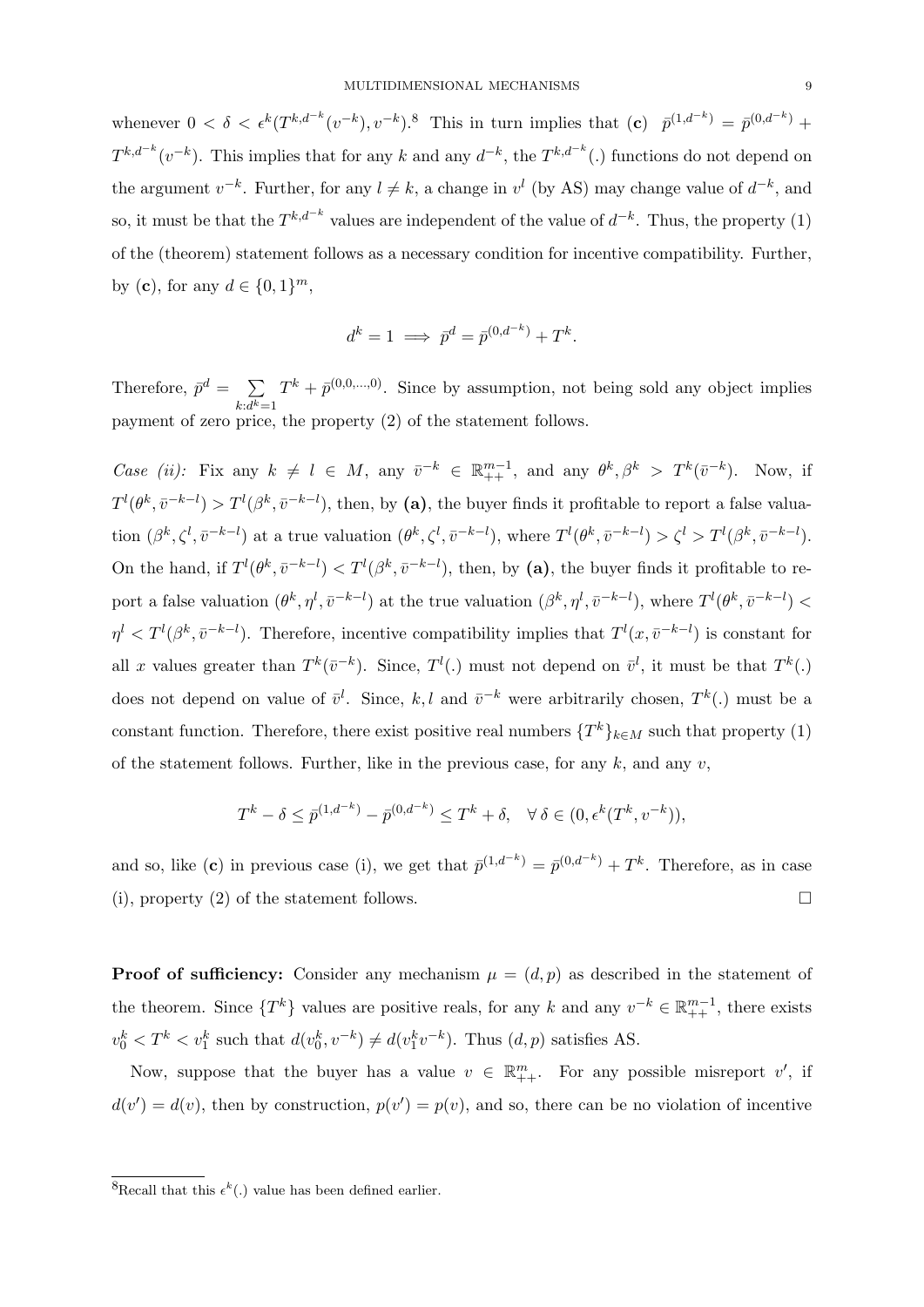compatibility. Further, if  $d(v') \neq d(v)$ , then,

$$
p(v') - p(v) = \sum_{k:d^k(v')=1} T^k - \sum_{k:d^k(v)=1} T^k = \sum_{k:d^k(v')-d^k(v)=1} T^k - \sum_{k:d^k(v')-d^k(v)=-1} T^k
$$

Note that for any  $k \in M$ , if  $d^k(v') - d^k(v) = 1$ , then  $v^k \leq T^k \leq v'^k$ , and if  $d^k(v') - d^k(v) = -1$ , then  $v'^k \n\t\leq T^k \leq v^k$  (by construction). So,

$$
u((d(v'), p(v')), v) - u((d(v), p(v)); v) = \sum_{k: d^k(v') - d^k(v) = 1} (v^k - T^k) - \sum_{k: d^k(v') - d^k(v) = -1} (v^k - T^k) \le 0,
$$

and hence, again, there can be no violation of incentive compatibility. Thus, the result follows.  $\Box$ 

4.2. Multiple buyer case. With multiple buyers, private information in our model becomes an  $n \times m$  matrix. We show below how the Theorem 1 can be extended to this general setting.

**Theorem 2.** A mechanism  $\mu \in \Gamma_{M,N}$  if and only if for any  $i \in N$ , there exist functions  ${T_k^k : \Pi_{j \neq i} V_j \longrightarrow \mathbb{R}_{++} }_{k \in M}$  such that for all  $v \in V$  and all  $k \in M$ :

(1) 
$$
d_i^k(v) = \begin{cases} 1 & \text{if } v_i^k > T_i^k(v_{-i}) \\ 0 & \text{if } v_i^k < T_i^k(v_{-i}) \end{cases}
$$
, and  
(2)  $p_i(v) = \sum T_i^k(v_{-i})$ .

 $k: d^k(v)=1$ 

**Proof of necessity:** Fix any buyer i and any  $v_{-i}$ . As argued in proof of Theorem 1, we can obtain an analogue of (4.1) where for all  $v_i, v'_i \in V_i$ ,

$$
(4.2) \t v_i^T[d_i(v_i', v_{-i}) - d_i(v_i, v_{-i})] \leq p_i(v_i', v_{-i}) - p_i(v_i, v_{-i}) \leq v_i^T[d_i(v_i', v_{-i}) - d_i(v_i, v_{-i})].
$$

Therefore, as in case of Theorem 1,  $d^i(v_i, v_{-i}) = d^i(v'_i, v_{-i}) \implies p_i(v'_i, v_{-i}) = p_i(v_i, v_{-i}).$ Similarly, like in Theorem 1, for any  $k \in M$ , whenever  $v_i^{-k} = v_i^{-k}$ , we can infer that

$$
d_i^k(v) = \begin{cases} 1 & \text{if } v_i^k > T_i^{k, d_i^{-k}, d_{-i}^{-k}}(v_i^{-k}, v_{-i}) \\ 0 & \text{if } v_i^k < T_i^{k, d_i^{-k}, d_{-i}^{-k}}(v_i^{-k}, v_{-i}) \end{cases}
$$
 for all  $v \in \mathcal{V}$ .

Again, as argued in Theorem 1, we can infer that

$$
T_i^{k, d_i^{-k}, d_{-i}^{-k}}(v_i^{-k}, v_{-i}) \equiv T_i^{k, d_{-i}^{-k}}(v_{-i}).
$$

We can further infer from Theorem 1 that the threshold for any object  $k$ , must not depend on the valuations in  $v_i^{-k}$ . This implies that this threshold would not depend on decision for any object  $l \neq k$  of any other buyer, as (by AS) it can always be altered by changing  $v_i^l$ . Thus, we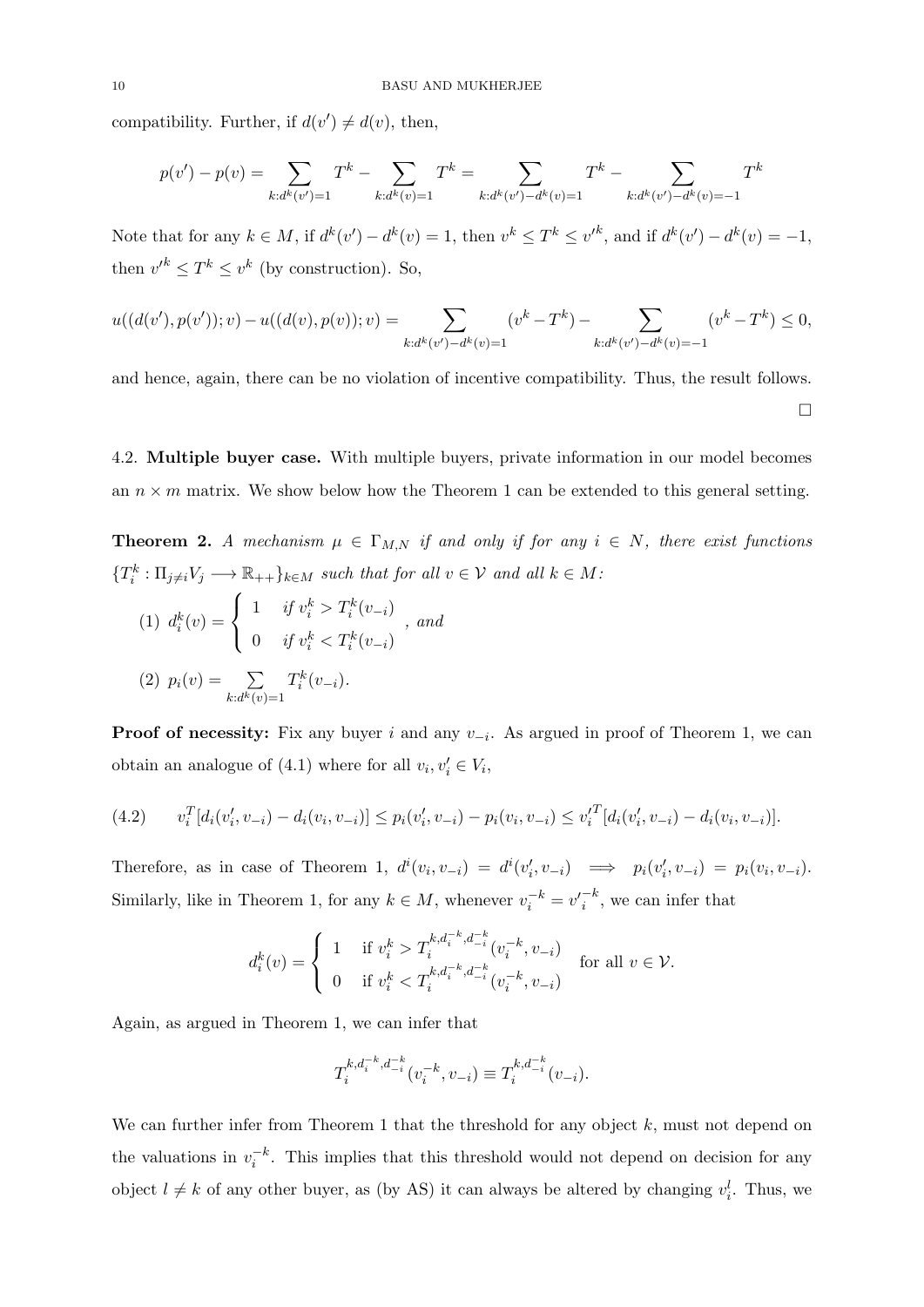get that

$$
T_i^{k, d_{-i}^{-k}}(v_{-i}) \equiv T_i^k(v_{-i})
$$

Further, by AS,  $T_i^k(v_{-i}) \in \mathbb{R}_{++}$ . Thus, arguing as in case (ii) of Theorem 1, the result follows.  $\Box$ 

**Proof of sufficiency:** Consider any mechanism  $(d, p)$  as described in the statement of the Theorem 2. Fix any buyer i, and any  $v_{-i}$ . Since  $\{T_i^k(v_{-i})\}_{k\in M}$  values are positive reals, and so, for any k, there exists  $\underline{v}_i^k < T_i^k(v_{-i}) < \overline{v}_i^k$  such that  $d((\underline{v}_i^k, v_i^{-k}), v_{-i}) \neq d((\overline{v}_i^k, v_i^{-k}), v_{-i})$ . Thus  $(d, p)$  satisfies AS.

Now, consider a valuation profiles  $v_i, v'_i \in V_i$ . Suppose, that  $v_i$  is i's true profile, while  $v'_i$  is a misreport. If  $d_i(v_i, v_{-i}) = d_i(v'_i, v_{-i})$ , then by construction,  $p_i(v_i, v_{-i}) = p_i(v'_i, v_{-i})$ , and so, there can be no violation of SP. If  $d_i(v_i, v_{-i}) \neq d_i(v'_i, v_{-i})$ , then by definition,

$$
p_i(v'_i, v_{-i}) - p_i(v_i, v_{-i}) = \sum_{k:d_i^k(v'_i, v_{-i})=1} T_i^k(v_{-i}) - \sum_{k:d_i^k(v_i, v_{-i})=1} T_i^k(v_{-i})
$$
  

$$
= \sum_{k:d_i^k(v'_i, v_{-i})-d_i^k(v_i, v_{-i})=1} T_i^k(v_{-i}) - \sum_{k:d_i^k(v'_i, v_{-i})-d_i^k(v_i, v_{-i})=1} T_i^k(v_{-i})
$$

Note that for any  $k \in M$ , by construction,  $d_i^k(v'_i, v_{-i}) - d_i^k(v_i, v_{-i}) = 1 \implies v_i^k \leq T_i^k(v_{-i}) \leq v_i'^k$ , while  $d_i^k(v'_i, v_{-i}) - d_i^k(v_i, v_{-i}) = -1 \implies v_i^k \ge T_i^k(v_{-i}) \ge v_i'^k$ . So,

$$
u((d(v'_i, v_{-i}), p(v'_i, v_{-i})); v_i) - u((d(v_i, v_{-i}), p(v_i, v_{-i})); v_i)
$$
  
= 
$$
\sum_{k: d_i^k(v'_i, v_{-i}) - d_i^k(v_i, v_{-i}) = 1} (v_i^k - T^k(v_{-i})) - \sum_{k: d_i^k(v'_i, v_{-i}) - d_i^k(v_i, v_{-i}) = -1} (v_i^k - T^k(v_{-i})) \le 0,
$$

and hence, it follows that  $(d, p)$  does satisfies SP. Hence, the result follows.

Remark 1. Note that Theorem 2 allows arbitrary allotment decision for an object k, at any profile v where: (i)  $v_i^k \leq T_i^k(v_{-i})$  for all  $i \in N$ , and (ii) there exists a subset  $S^v \subseteq N$  such that for all  $j \in S^v$ ,  $v_j^k = T_j^k(v_{-j})$ . Without loss of generality, henceforth we assume that at any such profile v, the object k would be sold to the maximal agent in  $S^v$  according to the linear order  $1 \succ 2 \succ \ldots \succ n$ .

Theorems 1 and 2 show that each mechanism in  $\Gamma_{M,N}$  is exclusively determined by the threshold functions  $\{T_i^k(.)\}_{i \in M}$ . This allows the class of mechanisms  $\Gamma_{M,N}$  to be intractably large. Therefore, to obtain sharper results, we focus on a class of well-behaved mechanisms defined below. We first define the following metric in any space of matrices with  $p \in \mathbb{N}$  rows and  $q \in \mathbb{N}$  columns. For any two such matrices  $A := (a_{tl})$  and  $B := (b_{tl})$ , we define the distance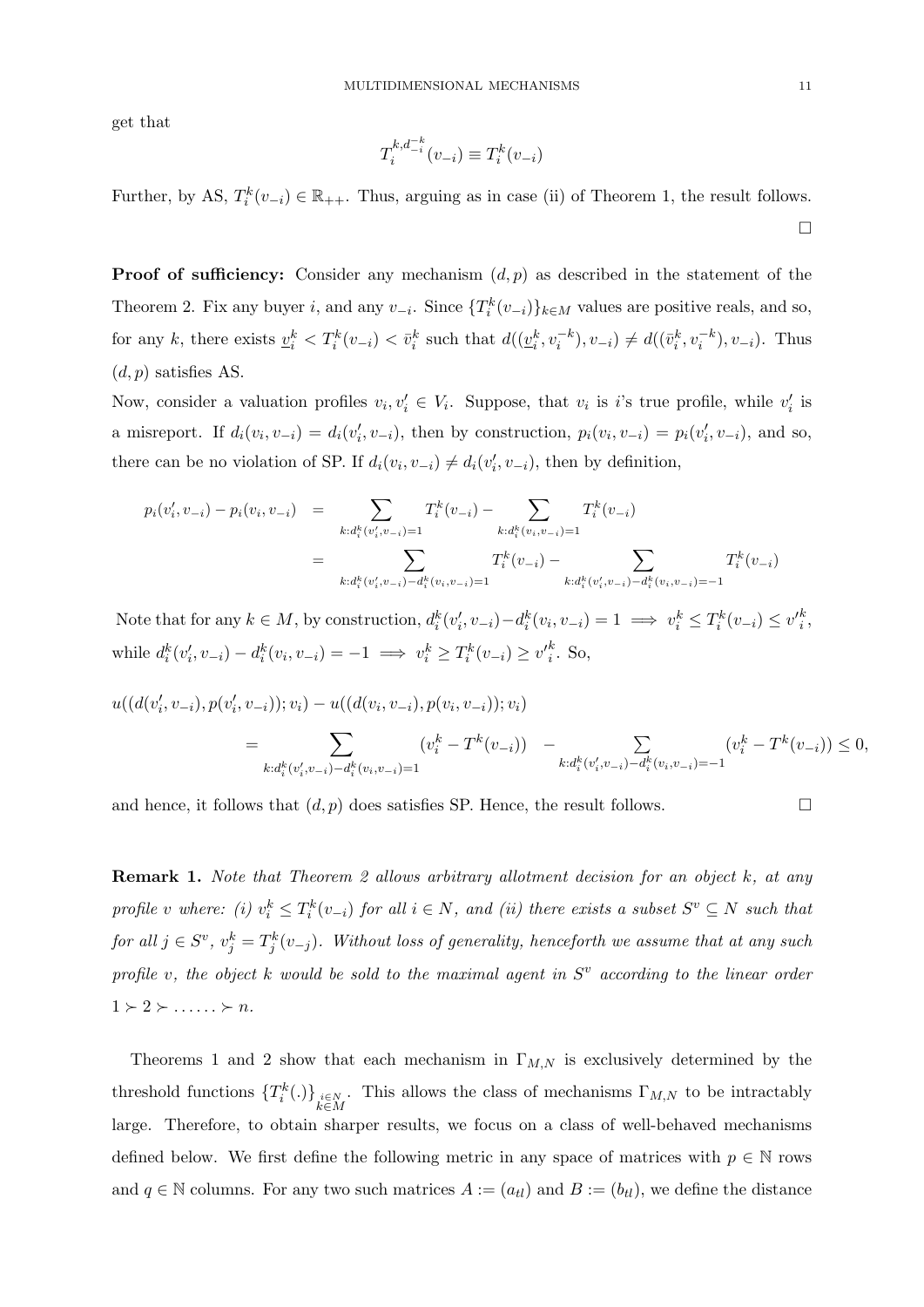between the two as

$$
||A - B|| := \sqrt{\sum_{1 \le t \le p} \sum_{1 \le l \le q} (a_{tl} - b_{tl})^2}.
$$

Further, a sequence of such matrices  $A^j$  is defined to converge to limit matrix A if and only if  $(||A^j - A||)_j \rightarrow A.$ 

**Definition 4.** A mechanism  $\mu$  is said to be *continuous* if for any  $\zeta \in \{0, 1\}$ , any  $i \in N$ , any  $k \in M$ , and any sequence of profiles  $\{v^l\}$  that converges to  $\tilde{v}$ ; whenever  $d_i^k(v^l) = \zeta$  for all l,

$$
d_i^k(\tilde{v}) \neq \zeta \implies \left[ u(d_i(\tilde{v}), p_i(\tilde{v}); \tilde{v}_i) = u((\zeta, d_i^{-k}(\tilde{v})), p_i(\tilde{v}); \tilde{v}_i) \right]
$$

Let  $\bar{\Gamma}$  be the class of continuous mechanisms in  $\Gamma_{M,N}$ .

We use the above-mentioned notion of distance to define a concept of concept of continuity of mechanisms in our setting. A mechanism is *continuous* if it satisfies the property that: whenever the allotment decision of a buyer  $i$  is not preserved in limit, the transfer assigned to  $i$  at the limit profile is such that she is indifferent between getting and not getting the object. This rules out mechanisms where allotment decisions change in peculiar manner.<sup>9</sup>

As argued in Thomson [30], the notion of continuity of a mechanism has appealing strategic as well as ethical characteristics. In highlighting its strategic value, Thomson [30] states that "...a discontinuous rule is likely to be manipulable in undetectable ways"; while in specifying its ethical value, he posits that continuity rules out unfair situations where small changes in underlying preferences (which may arise due to involuntary inaccurate reporting) result in stark changes of buyers' welfare.

The following proposition presents a remarkable result about continuous mechanisms in  $\Gamma_{M,N}$ that sell all objects at all profiles. It shows that any such mechanism is equivalent to a *simple* mechanism that sells each object through a separate single object auction. To present this result, we first formally define the class of simple mechanisms  $\Gamma^S_{M,N}$ .

**Definition 5.** A mechanism  $\mu \in \Gamma_{M,N}$  is said to be *simple* if for all  $i \in N$ ,  $k \in M$ , and  $v \in V$ ;

$$
T_i^k(v_{-i}) = f_i(v_{-i}^k),
$$

where  $f_i(.)$  is a real valued function defined on  $\mathbb{R}_{++}^{n-1}$ . We denote the subset of such simple mechanisms by  $\Gamma_{m,n}^S$ .

$$
T_i^k(v_{-i}) = \max_{j \neq i} v_j^k + \min_{j \neq i} v_j^k, \text{ for any } i \neq j, k, \text{ and } v.
$$

<sup>&</sup>lt;sup>9</sup>To see an example of such peculiar behaviour, consider a mechanism in  $\Gamma_{\{1,2\},\{1,2,3\}}$  that satisfies AS and SP but not continuity: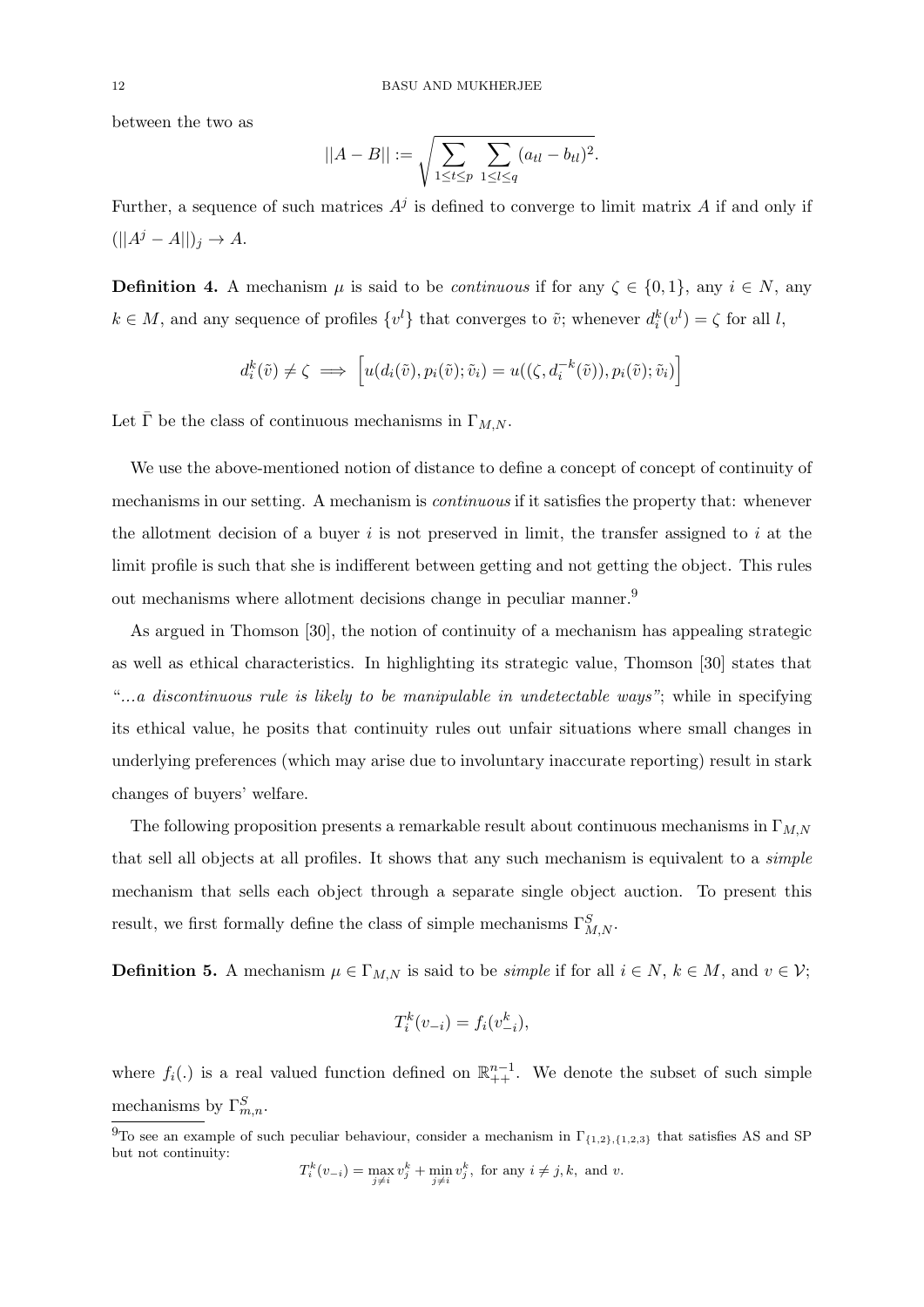**Remark 2.** Note that using a simple mechanism  $\mu \in \Gamma_{m,n}^S$  to sell m objects is equivalent to using m separate single object auctions among the set of buyers N, one for each different object. Further, in the auction for any object  $k \in M$ , a buyer i pays a positive price  $T_i^k(.)$  if and only if she wins k.

**Theorem 3.** If a mechanism  $\mu \in \bar{\Gamma}_{M,N}$ , then  $\mu \in \Gamma^S_{M,N}$ .

**Proof:** Fix any mechanism  $\mu \in \bar{\Gamma}_{M,N}$ , any buyer  $i \in N$  and any object  $k \in M$ . The proof is accomplished using the following two steps.

Step 1: In this step, we show that  $T_i^k(.)$  is a continuous function.

Suppose not. Then there exists a sequence  $(v_{-i}^n)_n \to \bar{v}_{-i}$  such that  $(T_i^k(v_{-i}^n))_n$  does not converge to  $T_i(\bar{v}_{-i})$ . Therefore, there exists an  $\varepsilon > 0$ , and a subsequence  $(T_i^k(v_{-i}^{n^k})$  $\binom{n^i}{-i}$ )l such that for all  $l \in \mathbb{N}$ ,  $|T_i^k(v_{-i}^{n^l})|$  $\binom{n^l}{-i}-T_i^k(\bar{v}_{-i})\geq \varepsilon$ . Without loss of generality, we assume that for all  $l \geq 1$ , (**a**)  $T_i^k(v_{-i}^{n^l})$  $\binom{n^l}{i} \geq T_i^k(\bar{v}_{-i}) + \varepsilon^{10}$  Now, define a  $v_i$  such that  $v_i^t = T_i^t(\bar{v}_{-i}) + \frac{\varepsilon}{2}$  for all  $t \in M$ , and consider the sequence of profiles  $( (v_i, v_{i\cdot}^n))$  $\binom{n^l}{-i}$ By supposition  $((v_i, v_{i}^n))$  $\binom{n^l}{-i}$  $\overrightarrow{l}$  $(v_i, \bar{v}_{-i})$ , and by (a), for all  $l \geq 1$ ,  $v_i^k < T_i^k(\bar{v}_{-i}) + \varepsilon \leq T_i^k(v_{-i}^{n^k})$  $\binom{n^i}{i}$ . Therefore, by Theorem  $2, d_i^k(v_i, v_{-i}^{n^l})$  $\binom{n^l}{i} = 0$  for all l, while  $d_i^k(v_i, \bar{v}_{-i}) = 1$ . Hence, continuity of  $\mu$  implies that  $v_i^k - T_i^k(\bar{v}_{-i}) = 0 \implies \varepsilon = 0$ , which is a contradiction. Thus,  $(T_i^k(v_{-i}^n))_n \to T_i(\bar{v}_{-i}),$ and so, we can infer that  $T_i^k(.)$  functions are continuous.

Step 2: In this step, we show that for any  $i \in N$ , any  $v \in V$  and any  $k \in M$ : (I)  $\left[T_i^k(v_{-i}) < v_i^k\right] \Longrightarrow \left[\forall j \neq i, T_j^k(v_{-j}) > v_j^k\right],$  and  $\textbf{(II)}\left[T_i^k(v_{-i}) = v_i^k\right] \Longrightarrow \left[\forall j \neq i, T_j^k(v_{-j}) \geq v_j^k\right].$ Suppose (I) is not true. That is, suppose that there exist  $j \neq i$ , v and k such that  $T_i^k(v_{-i}) \langle v_i^k \rangle$  and  $T_j^k(v_{-j}) = v_j^k$ . By Step 1, there exists a  $\delta > 0$  such that  $||z - v_{-i}||$  $\delta \implies v_i^k > T_i^k(z)$ . Now consider the profile  $\hat{v}$  where  $\hat{v}_{-j} = v_{-j}, \hat{v}_j^k = v_j^k + \frac{\delta}{2}$  $\frac{\delta}{2}$ , and  $\hat{v}_j^t = v_j^t$ , for all  $t \in M \setminus \{k\}$ . By construction,  $\hat{v}_i^k > T_i^k(\hat{v}_{-i})$  and  $\hat{v}_j^k > T_j^k(\hat{v}_{-j})$ , implying that  $d_i^k(\hat{v}) = d_j^k(\hat{v}) = 1$ , which is a contradiction. So (I) is true, and arguing in the same manner, we can show that  $(II)$  is true.

<sup>&</sup>lt;sup>10</sup>To be formally exact, there must exist a further subsequence  $(T_i^k(v_{-i}^{n_i^{l^t}}))$  such that either  $\left[T_i^k(v_{-i}^{n^{l^t}}) \geq T_i^k(\bar{v}_{-i}) + \varepsilon, \forall t \geq 1\right]$  or  $\left[T_i^k(v_{-i}^{n^{l^t}}) \leq T_i^k(\bar{v}_{-i}) - \varepsilon, \forall t \geq 1\right]$ . In the proof, we work with the former possibility (with reduced notation for simplicity) to arrive at a contradiction below. It can easily be shown that a contradiction arises using a similar logic for the latter possibility too.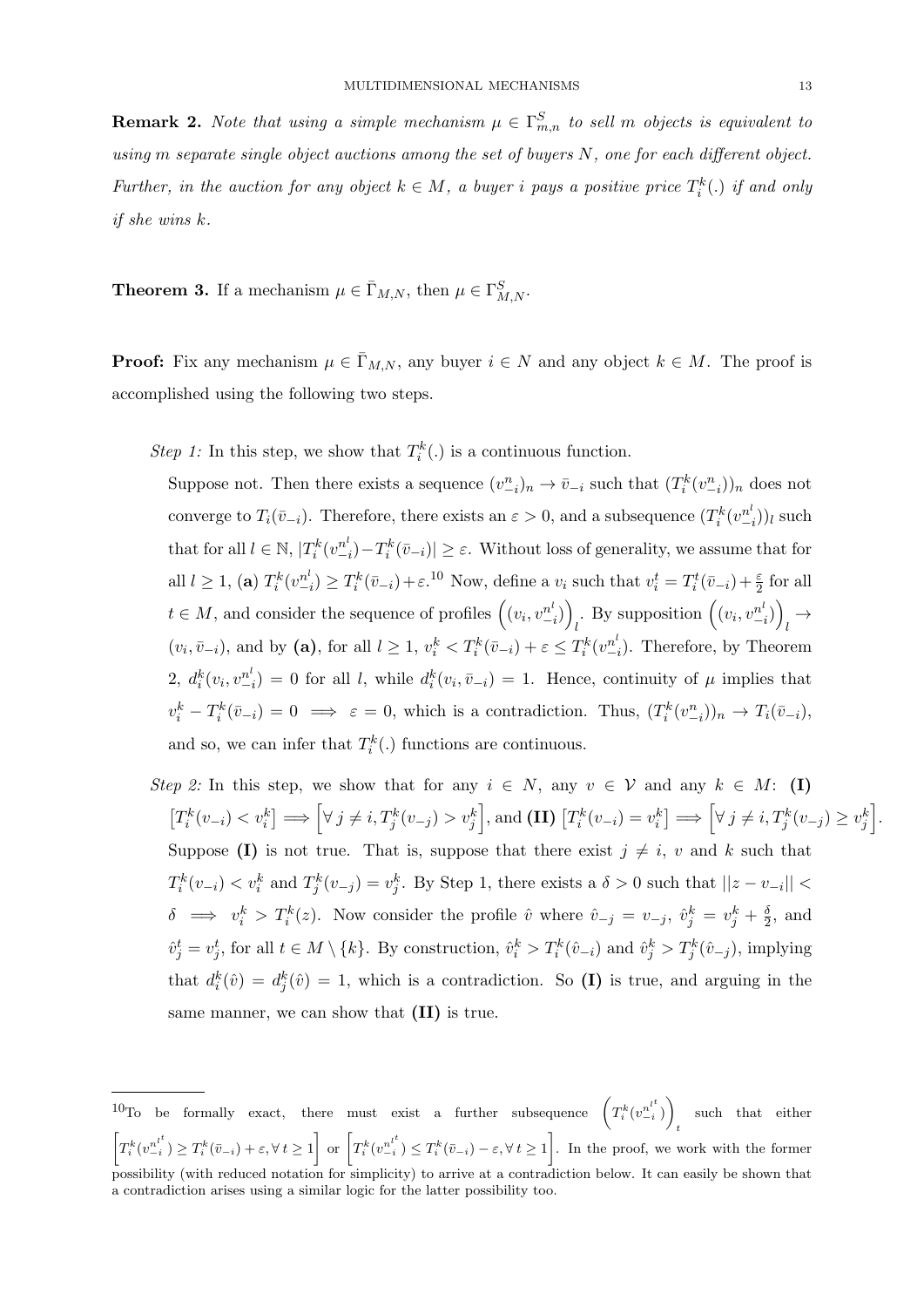Now, fix any  $j \neq i$ , and define a function  $G_j^k(v) : \mathcal{V} \mapsto \mathbb{R}$  such that  $\forall v \in \mathcal{V}$ ,  $G_j^k(v) :=$  $v_j^k - T_j^k(v_{-j})$ . Note that by (I) and AS,<sup>11</sup>

$$
\textbf{(b)} \quad G_j^k(v) = \begin{cases} \text{ negative} & \text{if } v_i^k > T_i^k(v_{-i})\\ \text{ambiguous} & \text{if } v_i^k \le T_i^k(v_{-i}). \end{cases}
$$

Thus, for any profile v, by construction,  $G^k(v)$  cannot depend on  $v_j^{-k}$ , while by (b), it depends on  $v_{-i}$ . Therefore, condition (b) can hold true only if  $T_i^k(v_{-i})$  does not depend on  $v_j^{-k}$ . And since i, j, k, and v were chosen arbitrarily, we can infer that  $T_i^k(v_{-i}) = f_i(v_1^k, \ldots, v_{i-1}^k, v_{i+1}^k, \ldots, v_n^k), \forall i, k, v$ . Hence, the result follows.  $\Box$ 

Theorem 3 shows that all continuous mechanisms in  $\Gamma_{M,N}$  can be implemented via suitably chosen  $m$  separate single object auctions among the  $n$  buyers. This result highlights an additional advantage of our continuity condition, as it greatly simplifies implementation of complicated heterogeneous object allocations where buyers may demand multiple objects (like spectrum auctions). This simplicity is crucial for practical implementation of any mechanism, and its relevance is noted in the following quote by Nobel laureate Robert Wilson as noted in Milgrom  $[17]$ :<sup>12</sup>

"... Wilson doctrine, which holds that practical mechanisms should be simple and designed without assuming that the designer has very precise knowledge about the economic environment in which the mechanism will operate."

Additionally, as stated in the following corollary, Theorem 3 also has an important technical implication for continuous mechanisms in  $\Gamma_{M,N}$ .

**Corollary 1.** A mechanism  $\mu \in \bar{\Gamma}_{M,N}$  if and only if for all  $i \in N$ ,  $k \in M$ , and  $v \in V$ ,

$$
T_i^k(v_{-i}) = f_i(v_1^k, \dots, v_{i-1}^k, v_{i+1}^k, \dots, v_n^k),
$$

where  $f_i(.)$  is continuous real valued function.

**Proof:** The necessity result follows from Theorem 3, and the proof of sufficiency is easy to  $\Box$ check.

Thus, Corollary 1 establishes the continuous nature of the threshold functions associated with any mechanism in  $\bar{\Gamma}_{M,N}$ .

<sup>&</sup>lt;sup>11</sup>AS eliminates the possibility that  $G_j^k(v)$  is always negative irrespective of whether  $v_i^k > T_i^k(v_{-i})$  or not.  $12$ See footnote number 22 in page 23 of Milgrom [17].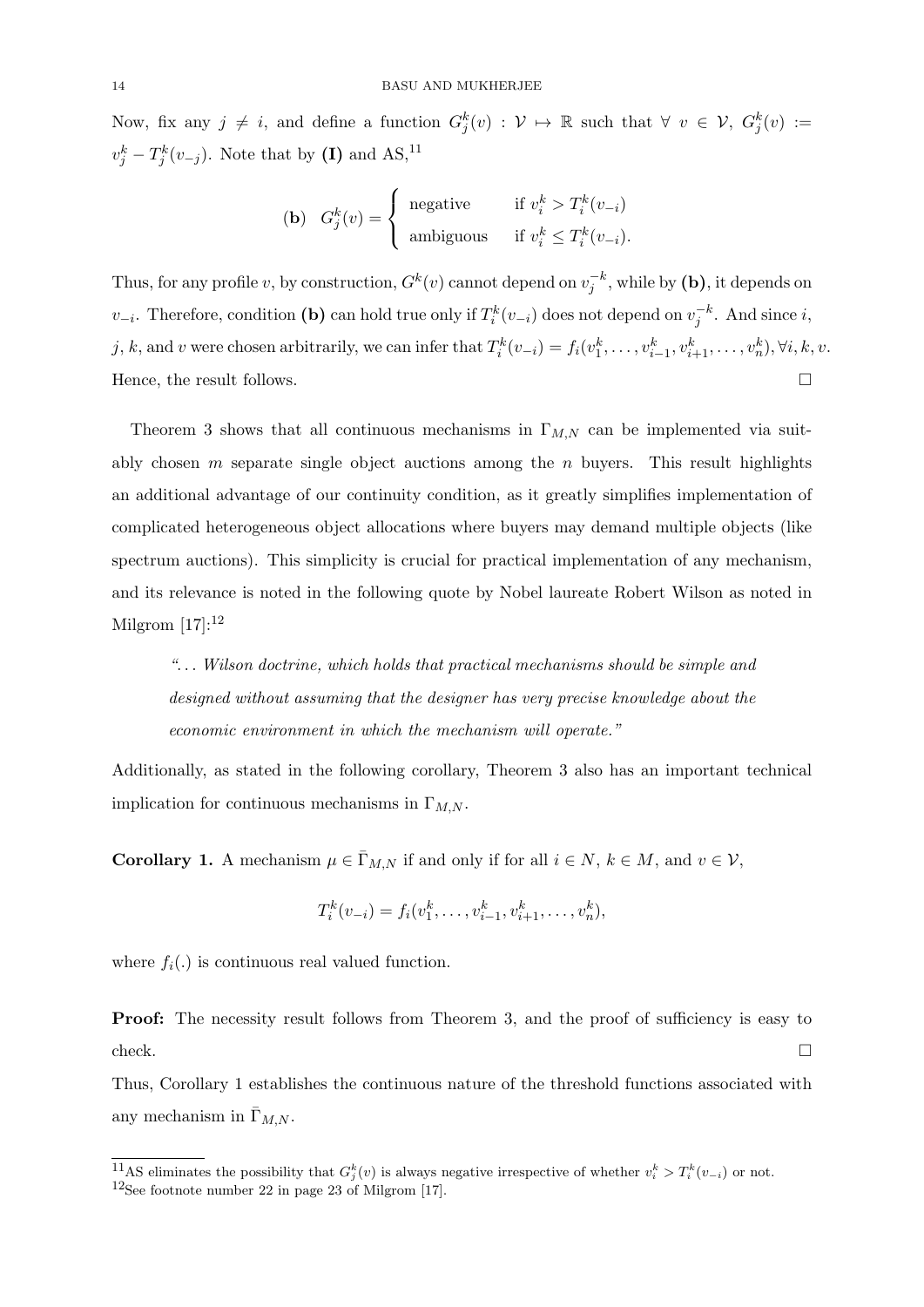We now proceed to present the first main result of this paper, which states that the basic ethical notion of anonymity, coupled with the continuity restriction, generates decision efficiency for strategyproof and agent sovereign mechanisms that sell all objects at all profiles. This idea of efficiency is formally defined below.

**Definition 6.** A mechanism  $\mu^e$  is efficient (EFF) if for all  $v \in \mathcal{V}$ ,

$$
\sum_{i\in N}d_i^{\mu^e}v_i=\max_{\hat{d}\in\mathcal{D}}\sum_{i\in N}\hat{d}_iv_i.
$$

Thus, an efficient mechanism must choose the decision matrix in  $D$  that maximizes social utility at possible valuation profiles. More specifically, given a valuation profile  $v$  (that is a matrix of  $(v_i^k)$  with n rows and m columns), an efficient mechanism  $\mu^e$  replaces any of the largest values in each column by 1, and all other values by 0; to generate the resultant decision matrix  $d^{\mu^e}(v)$ . In other words, an efficient mechanism gives each object k to the bidder who bids the maximum for it. Since bidders pay no price if they do not win any object, by the famous characterization result of Holmström [13], any efficient mechanism in  $\Gamma_{M,N}$  must be the following *Pivotal* mechanism.

**Definition 7.** A mechanism  $\mu^P$  is said to be the Pivotal mechanism if for all  $i \in N$  and all  $v \in \mathcal{V}$ ,

$$
\sum_{t \in N} d_t^{\mu^P} v_t = \max_{\hat{d} \in \mathcal{D}} \sum_{t \in N} \hat{d}_t v_t \quad and \quad p_i^{\mu^P}(v) = \max_{\hat{d} \in \mathcal{D}} \sum_{\substack{t \in N \\ t \neq i}} \hat{d}_t v_t - \sum_{\substack{t \in N \\ t \neq i}} d_t^{\mu^P} v_t.
$$

The following result posits that equity and efficiency are closely related in our model, because any anonymous and continuous mechanism in  $\Gamma_{M,N}$  that always sells all available objects, must be decision efficient. This result is formally presented below.

**Theorem 4.** Consider any mechanism  $\mu \in \bar{\Gamma}_{M,N}$  that sells all objects at all profiles.<sup>13</sup> Then,  $\mu$  satisfies AN if and only if it satisfies EFF.

**Proof:** The proof of necessity is presented in the Appendix. To see the proof of sufficiency, recall that by Holmström [13], any efficient mechanism in our setting (where buyers pay only if they win an object, and the domain of valuations is smoothly connected), must be the Pivotal mechanism  $\mu^P$ . Therefore, for all  $i \in N$  and all  $v \in \mathcal{V}$ :

$$
\sum_{t \in N} d_t^{\mu^P} v_t = \max_{\hat{d} \in \mathcal{D}} \sum_{t \in N} \hat{d}_t v_t \quad \text{and} \quad p_i^{\mu^P}(v) = \sum_{\substack{t \in N \\ t \neq i}} d_t^{\mu^P} v_t - \max_{\hat{d} \in \mathcal{D}} \sum_{\substack{t \in N \\ t \neq i}} \hat{d}_t v_t
$$

.

 $\frac{13}{13}$ KMS [14] refer to such mechanisms as 'no-wastage' mechanisms.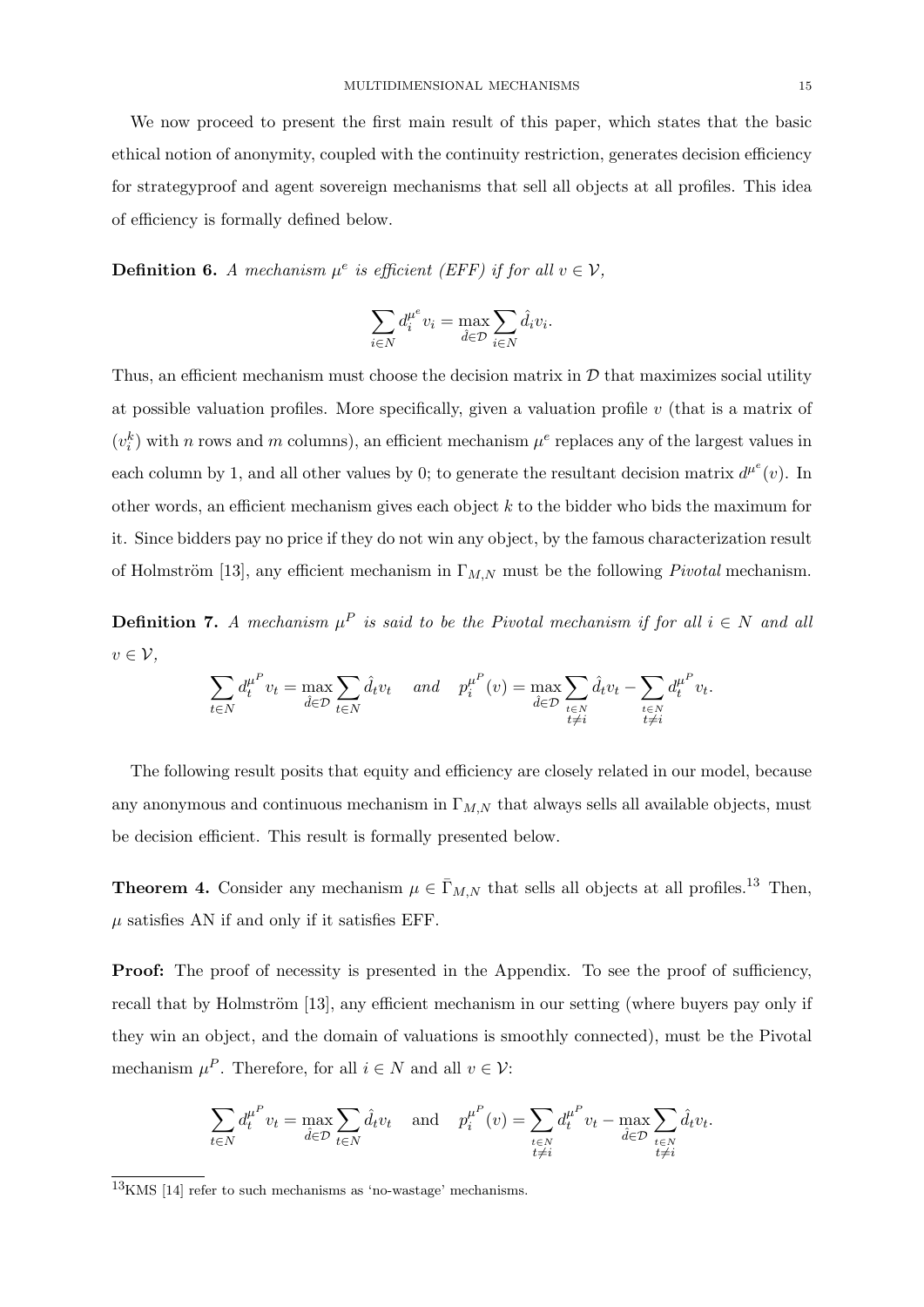Therefore, for all  $i$  and all  $v$ ,

$$
u(\mu_i^P(v); v_i) = \sum_{\substack{k \in M \\ d_i^k(v)=1}} \left[ v_i^k - \max_{j \neq i} v_j^k \right],
$$

that is, the Pivotal mechanism is equivalent to executing m different "Second Price Auction"s - one for each object to be sold.

Note that for any bijection  $\pi : N \mapsto N$  and any  $i \in N, k \in M$ ;  $v_i = (\pi v)_{\pi i}$ ,  $\max_{j \neq i} v_j^k = \max_{j \neq \pi i} (\pi v)_j^k$ , and so,  $u(\mu_i^P(v); v_i) = u(\mu_{\pi i}^P(\pi v); (\pi v)_{\pi i})$ . Therefore, it is easy to see that  $\mu^P$  satisfies anonymity. Further, fix any  $i \in N$ , any  $k \in M$ , and (without loss of generality) consider any sequence  $({}^l v)_l \rightarrow \tilde{v}$  such that  $d_i^k$  $\mu^P(v) = 1$  with  $d_i^k$  $\mu^P(\tilde{v}) = 0$ . Therefore,  $(\max_{j \neq i} {}^l v_j^k)_l$  converges to  $\max_{j \neq i} \tilde{v}_j^k$ , and so,

$$
d_i^{k^{\mu^P}}(v) = 1 \text{ for all } l \implies {}^l v_i^k \ge \max_{j \neq i} {}^l v_j^k \text{ for all } l \implies \tilde{v}_i^k \ge \max_{j \neq i} \tilde{v}_j^k.
$$

Therefore,  $d_i^k$  $\mu^P(\tilde{v}) = 0$ , which implies  $\tilde{v}_i^k = \max_{j \neq i} \tilde{v}_j^k$ , which in turn implies that  $u(d_i^{\mu^L})$  $\tilde{v}_i^{\mu^P}(\tilde{v}),p_i^{\mu^P}$  $\tilde{v}_i^{\mu \nu}(\tilde{v}); \tilde{v}_i) =$  $u((1, d_i^{-k}))$  $\mu^P(\tilde v)), p_i^{\mu^P}$  $i_l^{\mu}(\tilde{v}); \tilde{v}_i$ . Thus,  $\mu^p$  satisfies continuity. Finally, it is easy to see that Pivotal mechanism satisfies strategyproofness and agent sovereignty. Thus,  $\mu^P \in \bar{\Gamma}_{M,N}$ .

Theorem 4 establishes that any anonymous mechanism in  $\bar{\Gamma}_{M,N}$  must be efficient. Therefore, as argued earlier, from Holmström [13] it follows that the only mechanism in  $\Gamma_{M,N}$  that is anonymous in our setting, is the Pivotal mechanism. This idea is formalized in the corollary below.

**Corollary 2.** If a mechanism  $\mu \in \bar{\Gamma}_{M,N}$  that sells all objects at all profiles satisfies AN, then  $\mu = \mu^P.$ 

**Proof:** Since buyers pay only if they win an object in our setting, by Holmström [13], Theorem 4 implies that the only anonymous mechanism in  $\Gamma_{M,N}$  is the Pivotal mechanism.

Remark 3. As noted in proof of Theorem 4, there may be several different ways of executing such a Pivotal mechanism, each with a separate algorithm to generate an efficient object allocation. One simple and elegant way of implementing Pivotal mechanism is to conduct a separate simultaneous sealed bid second price auction for each object. As noted in Mueller [23], Government of New Zealand used this method to sell cellular management right tenders in 1990.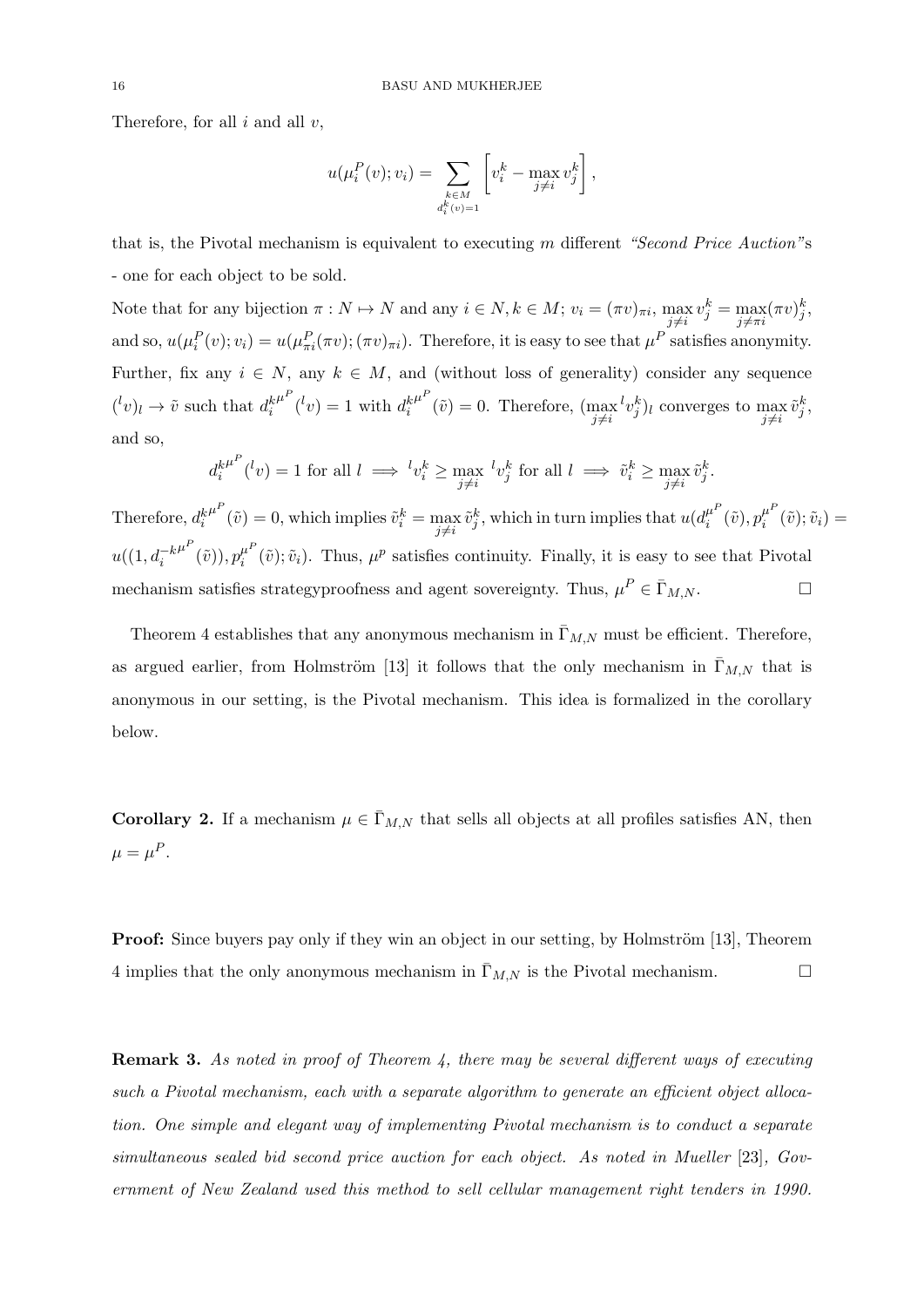They were advised this manner of spectrum allocation by the reputed British-American consultancy firm National Economic Research Associates (NERA). Our paper, therefore, provides an axiomatic foundation to this procedural advice.<sup>14</sup>

Now, Theorem 4 focusses on mechanisms that allot all objects at all profiles like KMS [14]. Yet, one could think of mechanisms that, a priori, allow a subset of objects to remain unsold. The most common of such mechanisms would be the reserve price mechanisms, where objects are not sold unless bids received are high enough. The next theorem characterizes these mechanisms using the following *non-bossiness* property that requires decision functions to be reasonably well behaved, while imposing no restrictions on the transfer function.<sup>16</sup>

**Definition 8.** A mechanism  $\mu = (d, \tau)$  is non-bossy in decision if for any  $i \in N$ , and any  $v, \bar{v} \in \mathcal{V}$  such that  $v_i \neq \bar{v}_i$  and  $v_{-i} = \bar{v}_{-i}$ ;

$$
d_i(v) = d_i(\bar{v}) \Longrightarrow \forall j \neq i, d_j(v) = d_j(\bar{v})
$$

Let  $\hat{\Gamma}_{M,N}$  be the set of all such mechanisms in  $\bar{\Gamma}_{M,N}$ .

Thus, a mechanism belongs to  $\hat{\Gamma}_{M,N}$  if and only if it has a well behaved decision function where no buyer can unilaterally change her reported valuation in such a way that her object allotment remains unchanged, but some other buyer's object allotment changes. As discussed in Thomson [30], apart from manifesting a reasonable fairness notion, this property embodies a strategic barrier to collusive practices where buyers form groups to misreport in a manner that changes the allotment decision to benefit any one member of the group while not making any other member worse off.

We show below that any continuous strategyproof and agent sovereign mechanism satisfying anonymity in  $\Gamma_{M,N}$  must use object specific reserve prices.

**Theorem 5.** Consider any mechanism  $\mu \in \hat{\Gamma}_{M,N}$ . The mechanism  $\mu$  satisfies AN if and only if there exists a set of non-negative real numbers  $\{r^k\}_{k\in M}$  such that for each object k:

<sup>14</sup>It must be mentioned here that these auctions generated political controversy on account of the winners at second price auctions paying far lower second highest bid as price, and this led to substitution of this second price auction with first price auction for the future rounds of spectrum allocations. However, given that this was the first ever spectrum allocation exercise conducted by New Zealand, Mueller [23] argues that it is likely that this divergence in bids was generated by "thinness of the New Zealand market and the large quantity of spectrum released at once".<sup>15</sup> Further, Mueller [23] notes that the primary motive of spectrum allocation in New Zealand in 1990, was "the creation of a market regime rather than revenue generation". Yet auctions of these cellular tenders raised \$36.358 million out of the total revenue of \$45.6 million from sale of radio spectrum. Finally, Crandall [6] argues that prices realized in the aforementioned New Zealand spectrum auction are "very similar" to those obtained in U.S. Personal Communications Services (PCS) auctions after "adjusting for differences in demographics."

<sup>&</sup>lt;sup>16</sup>Similar notions of non-bossiness have been used by Svensson [29], Goswami, Mitra and Sen [10], Mishra and Quadir [20] etc.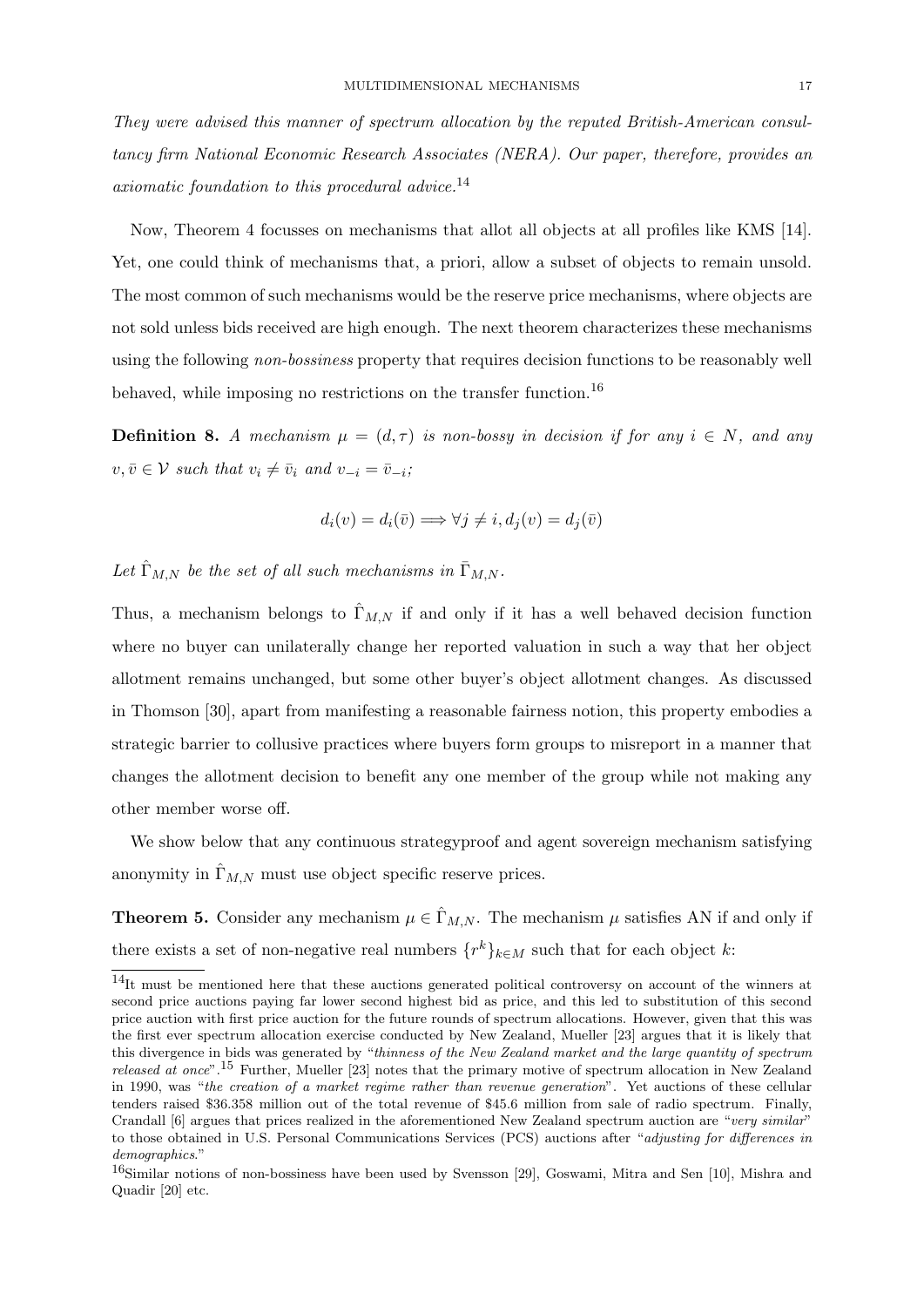- k is sold to the highest bidder who bids a value for k that is at least as great as  $r^k$ , or else it remains unsold,
- the winner of k pays the greater of the two amounts,  $r^k$  and the second highest bid for  $k$ , and
- $r^k = \inf\{x > 0 : \exists v \in \mathcal{V} \ni v^k = x\mathbf{1}^n \text{ and } d^k(v) \neq \mathbf{0}^n\}.$

**Proof:** The proof of sufficiency is easy to check. We present the proof of necessity below.

Fix any  $\mu \in \hat{\Gamma}_{M,N}$ , any  $i \in N$ , and any  $k \in M$ . By Theorem 3,  $\mu \in \bar{\Gamma}_{M,N} \implies \mu \in \Gamma_{M,N}^S$ , and so, by Corollary 1,  $T_i^k(v_{-i}) = f_i(v_{-i}^k)$  for any  $v \in V$  where  $f_i(.)$  is a functional. Now, suppose there exists an  $x > 0$  and a profile  $v^0$  such that: (i)  $v^{0^k} = x\mathbf{1}^n$ , and (ii)  $d^k(v^0) \neq \mathbf{0}^n$ . Further, fix any  $\varepsilon > 0$ , and consider the profile  $v^{\varepsilon}$  such that  $v^{\varepsilon k} = (x + \varepsilon) \mathbf{1}^n$ ,  $v^{\varepsilon - k} = v^{0-k}$ .

Now, construct a recursive sequence of profiles  $\{ {}^h v \}_{h=1}^{n+1}$  such that  ${}^1 v := {}^{\varepsilon} v$ , for any  $1 < q \leq n+1$ ,

$$
{}^{q}v^{-h} = {}^{r}v^{-h}, {}^{q}v^{h}_{r} = x, {}^{r}v^{h}_{-r} = {}^{q}v^{h}_{-r}
$$
 where r: =q-1.

Note that  ${}^{n+1}v := v^0$ . Since  $\mu \in \hat{\Gamma}_{M,N}$ , by non-bossiness in decision, Theorem 3 and Theorem 2, any two consecutive profiles in the sequence have the same associated decision matrix. Hence,  $d^k(^h v) = \mathbf{0}^n \Longrightarrow d^k(^{h+1} v) = \mathbf{0}^n$  for all  $h \leq n$ , and so,  $d^k(v^{\varepsilon}) = \mathbf{0}^n \Longrightarrow d^k(v^0) = \mathbf{0}^n$ , which is contradiction to the construction of  $v^0$ . Since  $\varepsilon$  was arbitrarily chosen, we can infer that: if there exists  $x > 0$  satisfying properties (i) and (ii) above, then for any  $y \geq x$  and any profile  $v \in \mathcal{V}$ ,

$$
\left\{ v^k = y\mathbf{1}^n \text{ and } v^{-k} = v^{0^{-k}} \right\} \Longrightarrow d^k(v) \neq \mathbf{0}^n.
$$

Since  $\mu \in \bar{\Gamma}_{M,N}$ ; given the non-negative real number  $r^k := \inf\{x > 0 : \exists v$  such that  $v^k =$  $x1^n$  and  $d^k(v) \neq \mathbf{0}^n$ , we can infer that:

(a) 
$$
z > r^k \Longrightarrow \left\{ \forall v \text{ such that } v^k = z\mathbf{1}^n, d^k(v) \neq \mathbf{0}^n \right\},\
$$

and

**(b)** 
$$
z < r^k \Longrightarrow \left\{ \forall v \text{ such that } v^k = z\mathbf{1}^n, d^k(v) = \mathbf{0}^n \right\}
$$

.

Now, consider any profile  $v^*$  and suppose, without loss of generality that,  $v_{1}^* \geq v_{2}^* \geq \ldots \geq$  $v_{n}^{*k}$ <sup>17</sup> There are three possibilities: (I)  $r^{k} > v_{1}^{*k}$ , (II)  $r^{k} < v_{1}^{*k}$ , and (III)  $r^{k} = v_{1}^{*k}$ . We consider each of these below.

 $17$ Note that this preservation of generality is due to Proposition 2 which implies that for any anonymous mechanism in  $\overline{\Gamma}_{M,N}$ ; the threshold function for each object is independent of buyer identity.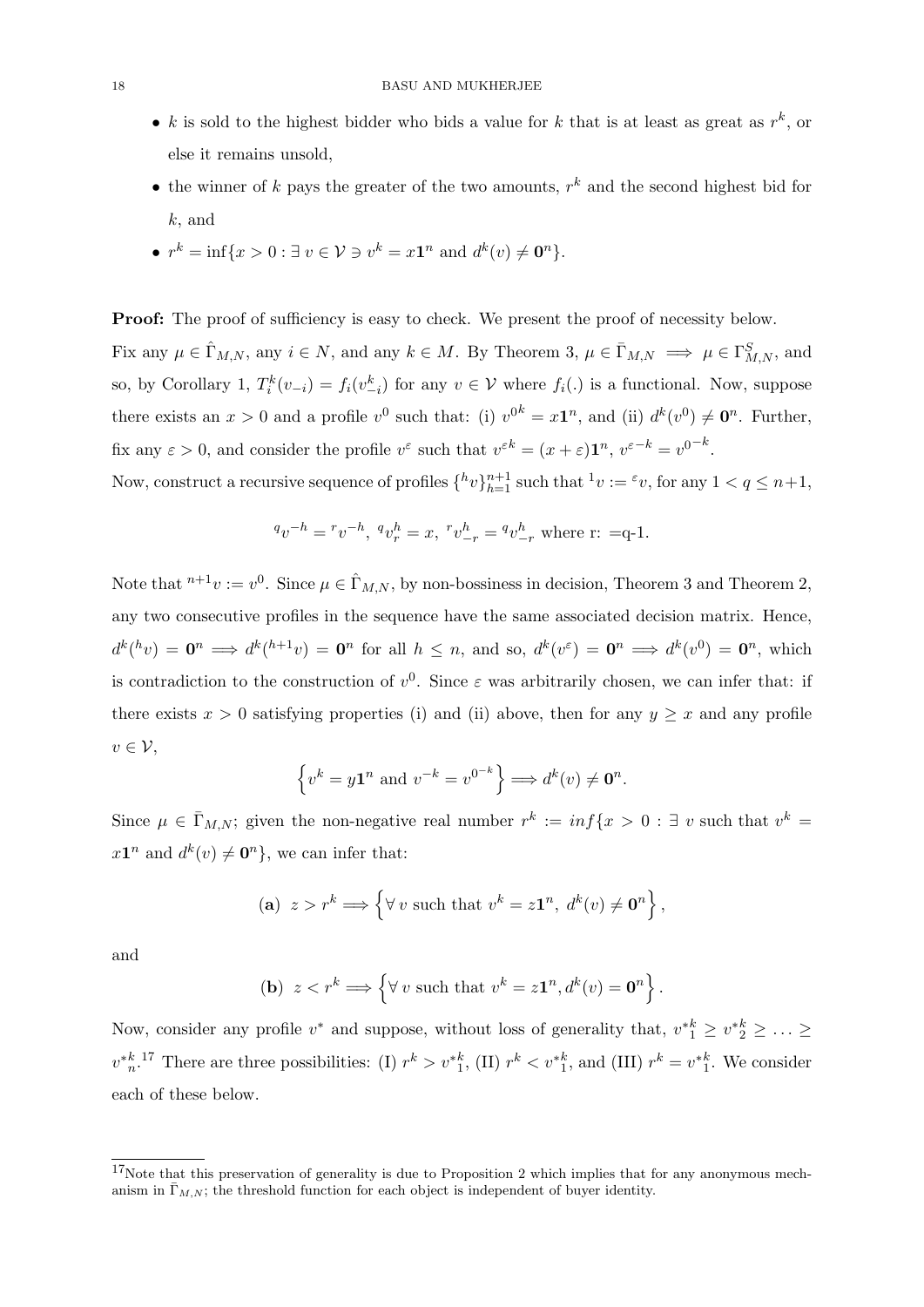Case (I): By (b),  $d^k(v') = 0^n$  for any profile v' with  $v'^k := v^*1^n$  and  $v'^{-k} = v^{*-k}$ . Construct a sequence of profiles  $\{^t w\}_{t=1}^n$  such that  $^1 w := v'$ , and for all  $2 \le t \le n$ ,

$$
{}^{t-1}w^{-k} = {}^t w^{-k}, \, {}^t w_t^k = v^*{}^k_t, \text{ and } {}^{t-1}w_{-t}^k = {}^t w_{-t}^k.
$$

By Theorem 2,  $d_t^k$ <sup>( $t_w$ </sup>) = 0 for all  $t > 1$ , and so, by non-bossiness of decision, Theorem 3 and Theorem 2, as before, any two consecutive profiles in the sequence have the same associated decision matrix. Hence,  $d^k({}^t\bar{v}) = d^k({}^{t+1}\bar{v}) = \mathbf{0}^n$  for all  $t \leq n-1$ . Since  $d^{k}(w) = d^{k}(v') = \mathbf{0}^{n}$ , we can infer that  $d^{k}(w) = \mathbf{0}^{n}$ . By construction  $^{n}w = v^{*}$ , and so, we get that  $(\mathbf{A}) d^k(v^*) = \mathbf{0}^n$ .

Case (II): Consider the profile  $\hat{v}$  such that  $\hat{v}^{-k} = v^{*-k}$  and  $\hat{v}^k = \eta \mathbf{1}^n$ , where  $\eta :=$  $v^*_{1}^{k} + \max\{r^k, v^*\}$  $\frac{x\{r^k,v^*\frac{k}{2}\}}{2}$ . By (a),  $d^k(\hat{v}) \neq \mathbf{0}^m$ , and so, by Propositions 1 and 2 in Appendix,  $T_j^k(\hat{v}_{-j}) = \eta$  for all  $j \in N$ . Therefore, by Theorem 2, for the profile  $\bar{v}$  such that  $\bar{v}^{-k} = \hat{v}^{-k}, \, \bar{v}_{-1}^k = \hat{v}_{-1}^k$ , and  $\bar{v}_1^k = v_{-1}^k$ ,

$$
d_1^k(\bar{\bar{v}})=1.
$$

Now, consider a sequence of profiles  $\{ {}^h w \}_{h=1}^n$  where  ${}^1 w := \overline{v}$ , and for all  $2 \le h \le n$ ,

$$
h^{-1}w^{-k} = h w^{-k}, h w_h^k = v^*_{h}^k
$$
, and  $h^{-1}w_{-h}^k = h w_{-h}^k$ .

As argued above, by non-bossiness, Theorem 3 and Theorem 2,  $d(^h w) = d(^{h+1} w)$  for all  $h \leq n-1$ , and so,  $d_1^k(w^1) = 1 \Longrightarrow d_1^k(w) = 1$ . By construction,  $^nw = v^*$ , and so, we get that **(B)**  $d_1^k(v^*) = 1$ .

Case (III): Consider a profile  $\tilde{v}$  where  $\tilde{v}^k = r^k \mathbf{1}^n$ , and a sequence of profiles  $\{^l w\}_l$  such that:

• for any  $l \in \mathbb{N}$ , there exists a real  $l\theta > r^k$  such that  $l w^k = l\theta \mathbf{1}^n$  and  $l w^{-k} = \tilde{v}^{-k}$ , and •  $\{\,^l\theta\}_l \rightarrow r^k.$ 

By condition (a), for all  $l, d^{k}(w) \neq \mathbf{0}^{n}$ . And so, by Propositions 1 and 2,  $T_{i}^{k}(w_{-i}) = {}^{l}\theta$ for all  $i \in N$ . By Corollary 1 and the construction of the sequence  $\{^l w\}_l$ , for all i,  $\{T_i^k({}^l w_{-i})\}_l \to T_i^k(\tilde{v}_{-i})$ , which in turn implies that  $T_i^k(\tilde{v}_{-i}) = r^k$ . Therefore, by Remark  $1, d_1^k(\tilde{v}) = 1.$ 

Now consider the sequence of profiles  $\{^t\bar{v}\}_{t=1}^n$ , where  $^1\bar{v} := \tilde{v}$ , and for all  $2 \le t \le n$ ,

$$
{}^{t-1}\bar{v}^{-k}={}^t\bar{v}^{-k},\ {}^t\bar{v}^k_t={v^*}^k_t,\ \text{and}\ {}^{t-1}\bar{v}^k_{-t}={}^t\bar{v}^k_{-t}.
$$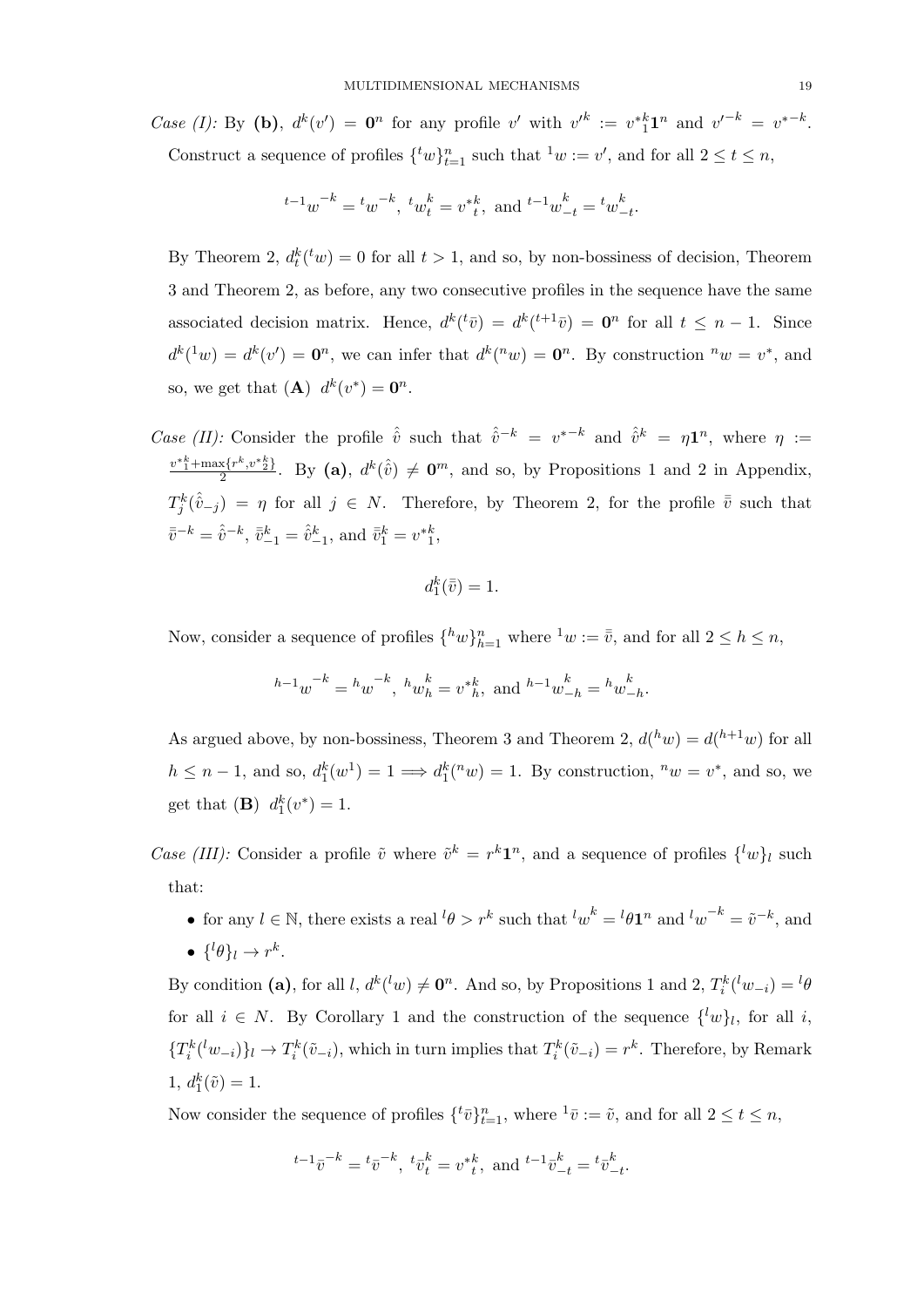Again as argued earlier, by non-bossiness of decision, Theorem 3 and Theorem 2,  $d(\bar{t}\bar{v}) =$  $d(t+1\bar{v})$  for all  $t \leq n-1$ , and so,  $d_1^k({}^1\tilde{v}) = 1 \Longrightarrow d_1^k({}^n\bar{v}) = 1$ . By construction,  ${}^n\bar{v} = v^*$ , and so, we get that  $(C) d_1^k(v^*) = 1$ .

Recall that the profie  $v^*$  was chosen arbitrarily without any loss of generality. Therefore, findings (A), (B) and (C) taken together imply that; for any object k, there exists a real number  $r^k \geq 0$ such that

$$
T_i^k(v_{-i}) = \max\{r^k, \max_{j \neq i} v_j^k\}, \forall i \in N, \forall v \in \mathcal{V}.
$$

Thus, by Theorem 2, the result follows.

Remark 4. As noted in Remark 3, a simple and elegant manner of implementing mechanisms characterized by Theorem 5 is to hold simultaneous second price auctions with (possibly different) reserve prices for each object.

#### 5. Discussion

A setting of heterogeneous object allocation allows us to motivate the notions of 'complementarity' and 'substitutability'.<sup>18</sup> The former idea describes situations where buyers perceive high value of an object if they can use it in conjunction with other objects. In such cases, upon acquiring an object, a buyer is likely to be willing to pay more for other objects. The latter idea represents situations where acquiring one object would make the buyers less willing to pay for other objects at auction. Absence any of these kinds of preferences is often referred to as objects being 'independent'.

In our model, the assumption of linear buyers' preferences fails to accommodate the possibility of complementarity, as each buyers can report only  $m$  valuation numbers. Note that such interdependence across objects in buyer preferences can truly be captured, only if combinatorial bidding is allowed where each buyer places  $2^{|M|} - 1$  bids (one for each possible subset of M). However, such a combinatorial auction is difficult to execute for many reasons including computational difficulties.<sup>19</sup> Further, in practical applications involving country wide resource rights like spectrum auctions (as noted in Milgrom [17] in the context of the aforementioned U.S. PCS auctions) 'large geographic scope' of licenses dilutes 'the force of the argument' that there may be complementarities among objects. $^{20}$ 

Our model, however, is capable of accommodating substitutability in buyer preferences in the following manner. Buyers may identify the target objects; and bid arbitrarily small valuations

<sup>18</sup>See page 8 in Milgrom [17].

<sup>&</sup>lt;sup>19</sup>See page 13 in the Ministry of Business, Innovation & Employment, Government of New Zealand report [25].  $20$ See page 12 in Milgrom [17].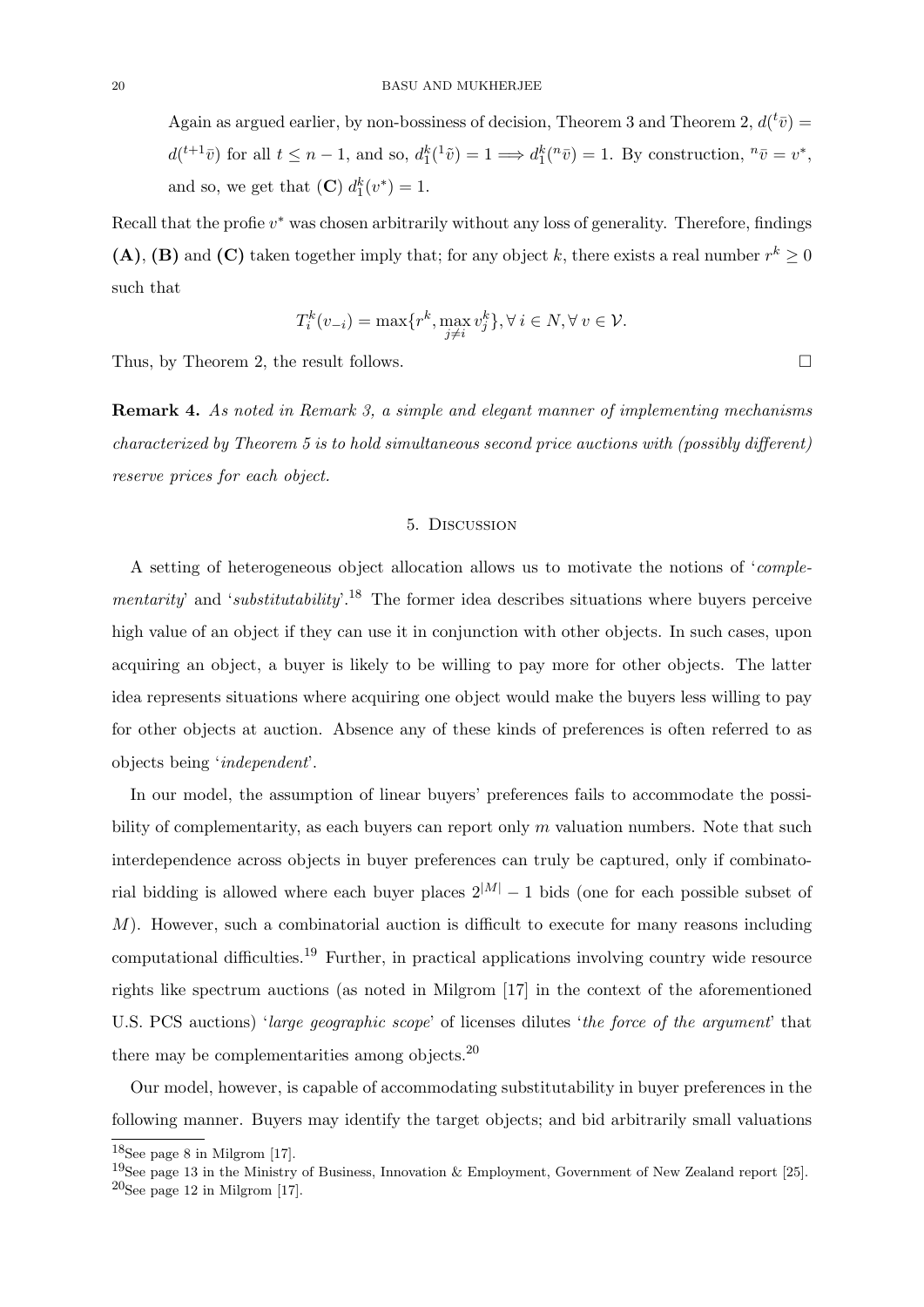for non-target objects. Such a behaviour is observed widely enough to be known as 'parking' (noted in the Ministry of Business, Innovation & Employment, Government of New Zealand report  $[25]$ ).<sup>21</sup>

#### 6. Conclusion

In our model of heterogeneous object allocation, we present a characterization of the class of strategyproof and agent sovereign mechanisms. We show that equity and efficiency are closely related, as any anonymous, agent sovereign, continuous and strategyproof mechanism selling all objects must be a decision efficient one. Consequently, by Holmström  $[13]$ , the only such mechanism in our setting is the Pivotal mechanism. One obvious method of implementing Pivotal mechanism is to conduct separate simultaneous sealed bid second price auctions, as was done by New Zealand government in allocating cellular management rights tenders in 1990. Thus, our results provide an axiomatic justification to this method of allocating heterogeneous objects.

We also consider mechanisms that do not sell all objects at all profiles. We show that any such mechanism satisfies the aforementioned properties and a non-bossiness property, if and only if it employs object specific reserve prices, and sells each object to the highest bidder for that object who bids no less than the respective reserve price.

## 7. Appendix

7.1. Proof of Necessity of Theorem 4. To establish this result, we need to prove the following propositions. Recall that, for any  $v \in V$ , and any  $i \in N$ ,  $O_i(v) := \{k \in M | d_i^k(v) = 1\}$  is the set of objects sold to buyer i at profile v.

**Proposition 1.** If a mechanism  $\mu \in \bar{\Gamma}_{M,N}$  satisfies AN, then for any  $x > 0$ ,  $k \in M$  and  $v \in V$ such that  $v^k = x\mathbf{1}^n$ ;

$$
k \in O_i(v) \implies T_i^k(v_{-i}) = x.
$$

**Proof:** Fix any positive real number x. Recall that, by Theorem 3,  $\mu \in \bar{\Gamma}_{M,N} \implies \mu \in \Gamma_{M,N}^S$ , and so,  $T_i^k(v_{-i}) = f_i(v_{-i}^k)$  for any  $v \in V$ , any  $i \in N$ , and any  $k \in M$ . We use this result to accomplish the proof for the following two cases.

Case 1:  $m < n$ .

Consider a profile  $\bar{v}$  such that  $v_t^l = x$  for all  $t \in N$  and all  $l \in M$ . Now, as  $m < n$ , there exists  $a \, j' \in N$ , such that  $O_{j'}(\bar{v}) = \emptyset$ , and so,  $u(\mu_{j'}(\bar{v}); \bar{v}_{j'}) = 0$ . Since  $\mu$  satisfies AN,  $u(\mu_{j'}(\bar{v}); \bar{v}_{j'}) =$ 

<sup>21</sup>See footnote 7 in page 8 in Government of New Zealand report [25].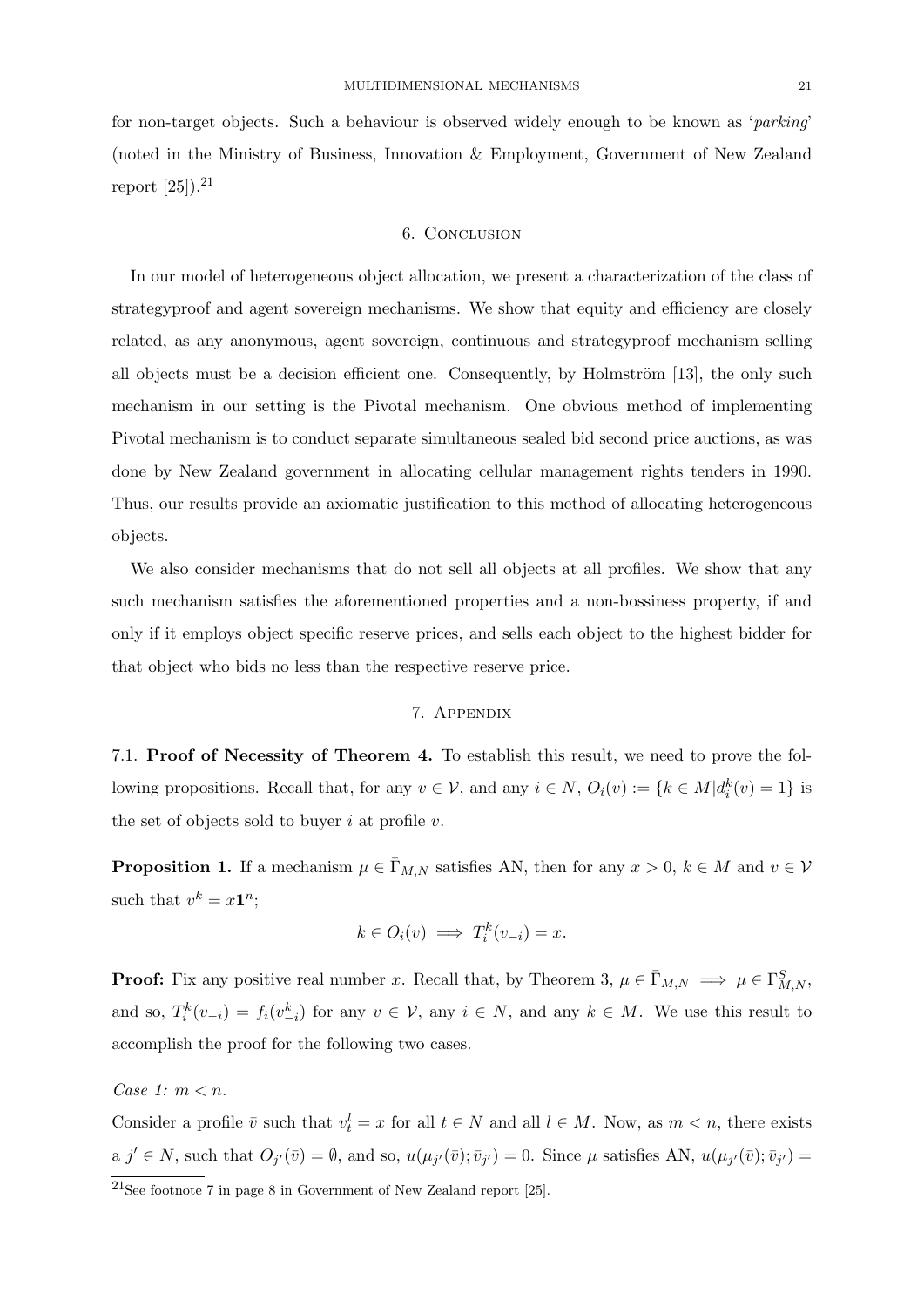$u(\mu_t(\bar{v}); \bar{v}_t) = 0$  for all  $t \in N$ . Therefore, by Theorem 2, it follows that for any buyer t, and any object l:  $d_t^l(\bar{v}) = 1 \implies x = T_t^l(\bar{v}_{-t})$ . By Theorem 3, the result follows.

### Case 2:  $m \geq n$

Consider the same profile  $\bar{v}$  such that for  $\bar{v}_t^l = x, \forall t \in N, \forall l \in M$ . Note that, if there exists any buyer j such that  $u(\mu_i(\bar{v}); \bar{v}_i) = 0$ ; then, as argued in the previous case, the result follows.

Now, suppose that there does not exist any buyer j with  $u(\mu_i(\bar{v}); \bar{v}_i) = 0$ , that is,  $u(\mu_i(\bar{v}); \bar{v}_i) >$ 0 for all  $j^{22}$  Then, for each  $k \in M$ ; if k is sold at profile matrix  $\bar{v}$ , there exists an  $a_{k,\bar{v}} \in N$ such that  $d_{a_{k,\bar{v}}}^k(\bar{v}) = 1$ , and  $\cup_{k \in M} \{a_{k,\bar{v}}\} = N$ . Further,  $\bar{v}_{a_{k,\bar{v}}}^k = x \geq T_{a_{k,\bar{v}}}^k(\bar{v}_{-a_{k,\bar{v}}})$  for each sold object k, and  $O_t(\bar{v}) \neq \emptyset$  for each buyer t. Now, fix any  $i \in N$  and any  $\bar{k} \in O_i(\bar{v})$  such that  $x > T_i^{\bar{k}}(\bar{v}_{-i})$ <sup>23</sup> So, by Corollary 1, there exists an  $\bar{\varepsilon} > 0$  such that:

$$
(\mathbf{a}) \ \ ||v_{-i} - \bar{v}_{-i}|| < \bar{\varepsilon} \implies T_i^{\bar{k}}(v_{-i}) < x.
$$

Consider the profile  $\tilde{v}$  where: (i)  $\tilde{v}_t = \bar{v}_t$  for all  $t \neq i$ , (ii)  $\tilde{v}_i^l = \bar{v}_i^l = x$  for all  $l \neq \bar{k}$ , and (iii)  $\tilde{v}_i^{\bar{k}} = x + \eta$  where  $\eta \in (0, \frac{\bar{\varepsilon}}{2})$  $\frac{\bar{\varepsilon}}{2}$ ). From Theorem 2 and Theorem 3 it follows that:  $d_i^{\bar{k}}(\tilde{v}) = d_i^{\bar{k}}(\bar{v}) = 1$ , and  $d_t^l(\tilde{v}) = d_t^l(\tilde{v})$  for all buyers  $t \neq i$  and all objects  $l \neq \bar{k}$ . Therefore,  $u(\mu_i(\tilde{v}); \tilde{v}_i) = \mathbf{x} + \eta + \eta$  $\sum_{l \in O_i(\tilde{v})} [x - T_i^l(\mathbf{x})],$  where  $\mathbf{x} := (x, x, \dots, x) \in \mathbb{R}_{++}^{n-1}$ . Now, fix any buyer  $h \neq i$ , and consider a bijection  $\pi : N \mapsto N$  such that  $\pi i = h$ ,  $\pi h = i$ , and for all  $t \neq i, h$ ,  $\pi t = t$ . By AN,  $u(\mu_{\pi i}(\pi\tilde{v});(\pi\tilde{v})_{\pi i}) = u(\mu_i(\tilde{v});\tilde{v}_i)$ , and so, we get that:

$$
\textbf{(b)}~~d^{\bar{k}}_{h}(\pi\tilde{v})\left\{(x+\eta)-T^{\bar{k}}_{h}(\mathbf{x})\right\}+\sum_{\substack{l\in O_{h}(\pi\tilde{v})\\ l\neq \bar{k}}}\left\{x-T^{l}_{h}(\mathbf{x})\right\}=\mathbf{x}+\eta+\sum_{l\in O_{i}(\tilde{v})}\left\{x-T^{l}_{i}(\mathbf{x})\right\}.
$$

Note that (b) must hold true for all  $\eta \in (0, \frac{\bar{\varepsilon}}{2})$  $\frac{\bar{\varepsilon}}{2}$ , implying that  $d_h^{\bar{k}}(\pi\tilde{v}) = 1$ . Therefore,  $d_i^{\bar{k}}(\pi\tilde{v}) = 0$ , which implies that  $(\pi \tilde{v})_i = x \leq T_i^{\bar{k}}((\pi \tilde{v})_{-i})$ . By construction,  $||\pi \tilde{v}_{-i} - \bar{v}_{-i}|| < \bar{\varepsilon}$ , and so, we get a contradiction to (a). Hence, by Theorem 3, the result follows.  $\square$ 

**Proposition 2.** If a mechanism  $\mu \in \bar{\Gamma}_{M,N}$  satisfies AN, then for any  $i, j \in N$ , any  $k \in M$ , and any  $v, \tilde{v} \in \mathcal{V}$ ,

$$
v_{-i}^k = \tilde{v}_{-j}^k \Longrightarrow T_i^k(v_{-i}) = T_j^k(\tilde{v}_{-j}).
$$

**Proof:** Suppose not. Then, there exists a mechanism  $\mu \in \bar{\Gamma}_{M,N}$ , a buyer i, an object k, and a vector  $z \in \mathbb{R}_{++}^{m-1}$ , and profiles  $v, \tilde{v}$  such that  $v_{-i}^k = \tilde{v}_{-i}^k = z$  and  $T_i^k(v_{-i}) < T_j^k(\tilde{v}_{-i})$ . By Theorem

 $^{22}$ By Theorem 2, utility from any strategyproof mechanism is non-negative.

<sup>&</sup>lt;sup>23</sup>By supposition,  $u(\mu_i(\bar{v}); \bar{v}_i) > 0$ , and so, such a  $\bar{k} \in O_i(\bar{v})$  is well defined. Further, if i and  $\bar{k}$  are not well defined, then the result follows trivially.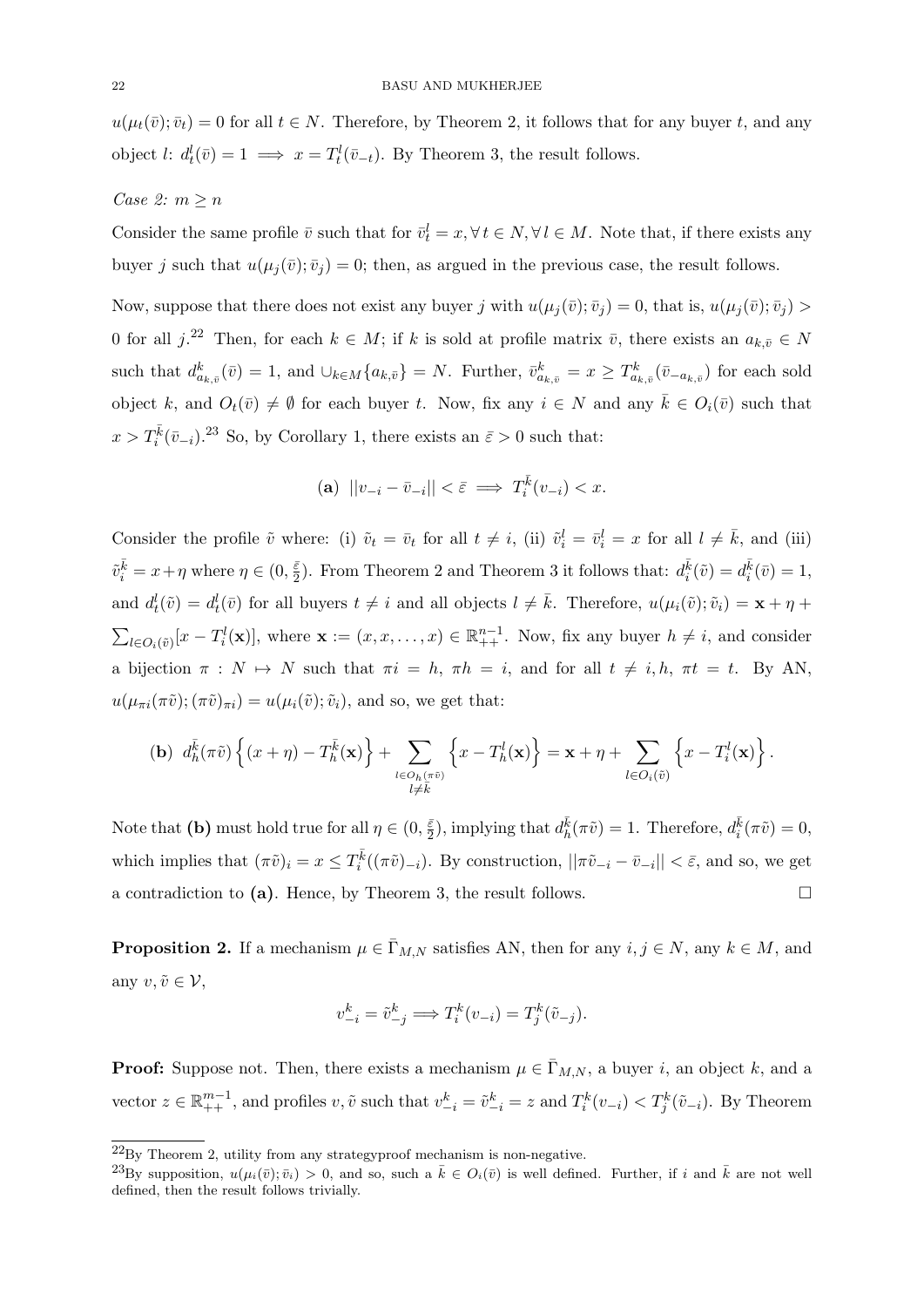3,  $T_i^k(v_{-i}) = f_i(z)$  and  $T_j^k(\tilde{v}_{-i}) = f_j(z)$ . Therefore, for economy of notation, henceforth in this subsection, we denote  $T_i^k(v_{-i})$  and  $T_j^k(\tilde{v}_{-i})$  as  $T_i^k(z)$  and  $T_j^k(z)$ , respectively.

Now, fix any  $\beta \in \left( T_i^k(z), T_j^k(z) \right)$ , and consider the profile  $\hat{v}$  such that for all buyers t, and all objects  $l \neq k$ ,  $\hat{v}_t^l = \alpha > 0$ ,  $\hat{v}_{-i}^k = z$ , and  $\hat{v}_i^k = \beta$ . By Theorem 2,  $d_i^k(\hat{v}) = 1$ , and so,  $u(\mu_i(\hat{v}); v_i) =$  $\beta - T_i^k(z)$ . Now, consider a bijection  $\pi : N \to N$  such that  $\pi i = j$ ,  $\pi j = i$ , and for all buyers  $t \neq i, j, \pi t = t$ . Hence,  $(\pi \hat{v})_j^k = \beta$  and  $(\pi \hat{v})_{-j}^k = z$ . Therefore, by construction,  $d_j^k(\pi \hat{v}) = 0$ , and so, by Proposition 1,  $u(\mu_j(\pi \hat{v});(\pi \hat{v})_j) = 0$ . Now, by AN,  $u(\mu_i(\hat{v}); v_i) = u(\mu_{\pi i}(\pi \hat{v});(\pi \hat{v})_{\pi i}) =$  $u(\mu_j(\pi \hat{v});(\pi \hat{v})_j) = 0$ , implying that  $\beta = T_i^k(z)$ , which is a contradiction.

*Proof of necessity:* Fix any mechanism  $\mu \in \bar{\Gamma}_{M,N}$ , any  $x > 0$  and any  $k \in M$ . Define for any  $\tau \in \{1, \ldots, n-1\},\$ 

 $H_x^{\tau} := \{ z \in \mathbb{R}_{++}^{n-1} \mid \text{there are } \tau \text{ coordinates of } z \text{ equal to } x \text{ and } \max_t z_t = x \}.$ 

By Propositions 1 and 2, for any  $z \in H^{n-1}_x$ , and any v such that  $v^k = (x, z)$ ,  $d^k(v) \neq (0, 0, \ldots, 0)$ , and so,  $T^k(z) = x^{24}$  Now, fix any  $\bar{\tau} > 2$  and consider an induction hypothesis:

$$
\textbf{(h)}\ \ z\in \bigcup_{t=\bar{\tau}}^{n-1} H^t_x \Longrightarrow T^k(z)=x.
$$

Now, consider any  $z' \in H^{\bar{\tau}-1}$  such that  $T^k(z') \neq x$ . This leads to two possibilities: (A)  $T^k(z') > x$  and (B)  $T^k(z') < x$ . Now, consider the profile v where  $v_t^k = z_t'$  for all  $t = 1, \ldots, n-1$ , and  $v_n^k = x$ . If (A) holds true, then, by hypothesis (h), Theorem 2 and Theorem 3, we get that  $d_t^k(v) = 0$  for all  $t \in N$ , which contradicts our supposition that all objects are sold at all profiles. If (B) holds true, then, by hypothesis (h), Theorem 2 and Theorem 3, we get that

$$
d_n^k(v) = d_{\bar{t}}^k(v) = 1
$$
 for all  $\bar{t} \neq n$  such that  $v_{\bar{t}}^k = x$ ,

which is a contradiction as each object is available in supply of one quantity only. Hence, we get that  $z \in H^{\bar{\tau}-1} \implies T^k(z) = x$ . Thus, we can infer that for all  $z \in \bigcup_{t=1}^{n-1} H_x^t$ ,

$$
T^k(z) = \max_t z_t = x.
$$

Now, since  $x$  was arbitrarily chosen, it follows that:

$$
T^k(z) = \max_t z_t, \text{ for all } z \in \mathbb{R}^{n-1}_{++},
$$

 $\overline{^{24}$ Given Proposition 2, henceforth, we drop the buyer identity subscript for simplicity of notation.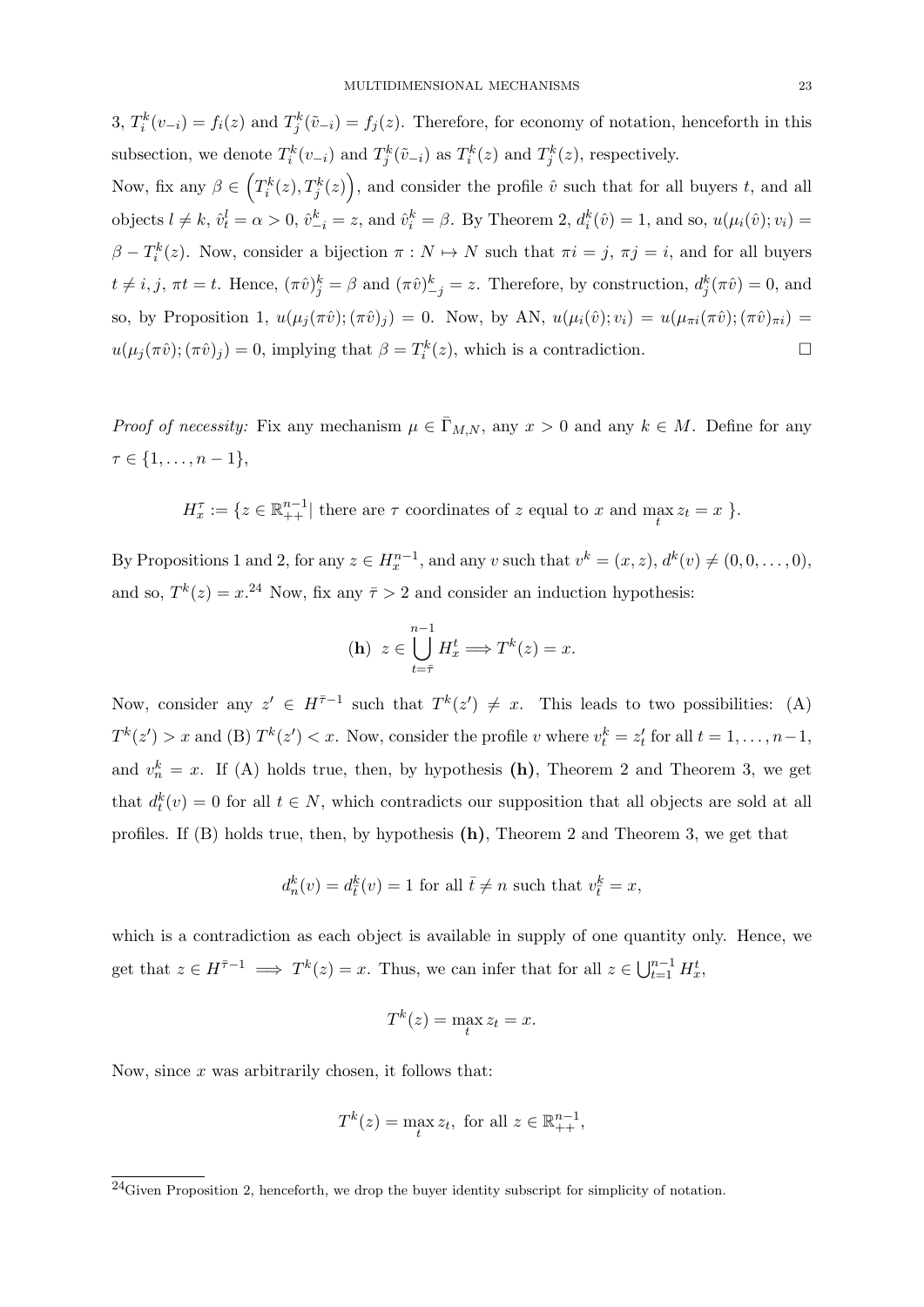#### 7.2. Independence of axioms.

7.2.1. Theorem 5. We use five axioms in characterizing this result: AS, AN, continuity, nonbossiness and SP. To establish independence between these axioms, we present below five mechanisms, each of which satisfy only four out of the five aforementioned properties.

AN: Say  $m = 2$  and  $n = 2$ . Consider a mechanism where for any k, and any v,

$$
T_1^k(v_2) = v_2^k + 1, T_2^k(v_1) = \max\{0, v_1^k - 1\}.
$$

By Proposition 2, this mechanism does not satisfy AN. However, by Corollary 1 and Theorem 2, this mechanism is continuous and strategyproof, respectively. Further, it is easy to see that it satisfies AS and nonbossiness.

AS: Say  $m = 2$  and  $n = 2$ . Consider a mechanism which does not sell any object to any buyer. It is easy to see that this mechanism trivially satisfies AN, nonbossiness, continuity, and SP, but does not satisfy AS.

**Continuity:** Say  $m = 2$  and  $n = 2$ . Consider a mechanism where for any  $i \neq j$ , k, and v,

$$
T_i^k(v_{-i}) = \begin{cases} 10^k & \text{if } v_j^k \in (0, 10) \\ v_j^k & \text{otherwise.} \end{cases}
$$

It is easy to see that this mechanism satisfies AS, AN, SP, and nonbossiness. However, the threshold functions are not continuous, and hence, by Corollary 1, the mechanism does not satisfy continuity.

**Nonbossiness:** Say  $m = 2$  and  $n = 3$ . Consider a mechanism where for any  $i \neq j$ , k, and  $v$ ;

$$
T_i^k(v_{-i}) = \begin{cases} \max_{j \neq i} v_j^k + 5 & \text{if } \max_{j \neq i} v_j^k \le 5\\ \max_{j \neq i} v_j^k & \text{otherwise} \end{cases}
$$

It is easy to see that this mechanism satisfies AN, AS, continuity and SP. However,

$$
d^1\begin{pmatrix} 7 & 45 & 30 \\ 6 & 25 & 20 \\ 2 & 15 & 10 \end{pmatrix} = \begin{pmatrix} 1 \\ 0 \\ 0 \end{pmatrix} \neq \begin{pmatrix} 0 \\ 0 \\ 0 \end{pmatrix} = d^1 \begin{pmatrix} 7 & 45 & 30 \\ 4 & 25 & 20 \\ 2 & 15 & 10 \end{pmatrix},
$$

and hence, the mechanism violates nonbossiness in decision.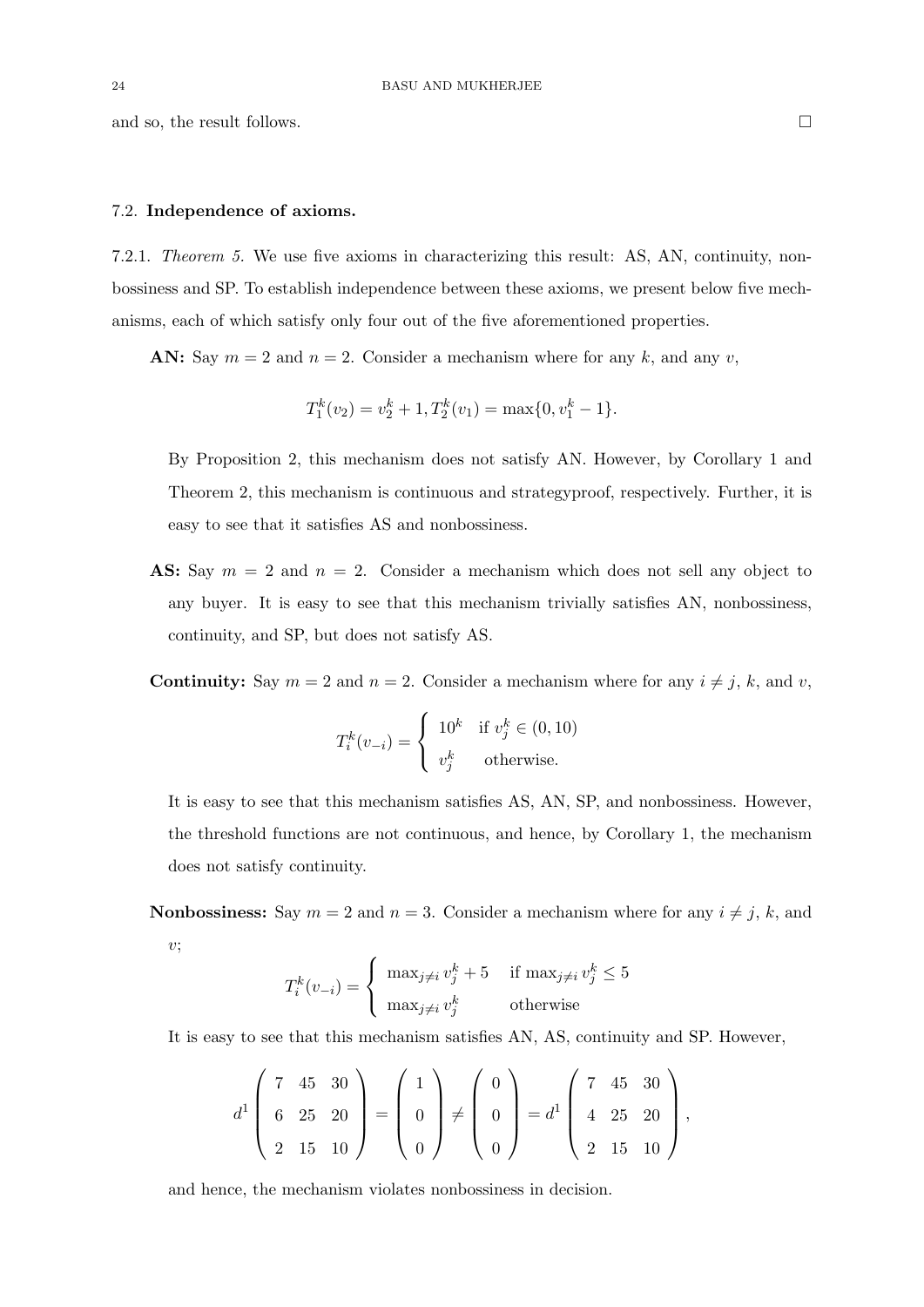**SP:** Say  $m = 2$  and  $n = 3$ . Consider a mechanism that sells each object to a highest bidder i for the object at a price that is equal to the amount bid by i. It can easily be seen that this mechanism satisfies AN, AS, continuity and nonbossiness; but does not satisfy SP (as it does not belong to the class characterized by Theorem 2).

7.2.2. Theorem 4. We use five axioms in characterizing this result: AS, AN, continuity, nowastage (that is, where all objects are sold at all profiles) and SP. As above, to establish independence between these axioms, we present below four example mechanisms which satisfy only four out of the five aforementioned properties. These four examples establish that neither of AS, AN, SP and no-wastage, can be obtained as an implication of the other four axioms.

AN: Say  $m = 2$  and  $n = 2$ . Consider a mechanism where for any k, and any v,

$$
T_1^k(v_2) = v_2^k + 1, T_2^k(v_1) = \max\{0, v_1^k - 1\}.
$$

By Proposition 2, this mechanism does not satisfy AN. However, by Corollary 1 and Theorem 2, this mechanism is continuous and strategyproof, respectively. Further, it is easy to see that it satisfies AS and no-wastage.

AS: Say  $m = 2$  and  $n = 2$ . Consider a mechanism which never sells any object to any buyer. It is easy to see that this mechanism trivially satisfies AN, no-wastage, continuity, and SP, but does not satisfy AS.

**No-wastage:** Say  $m = 2$  and  $n = 2$ . Consider the mechanism such that for any  $i \neq j$ , k,  $v$ ;

$$
T_i^k(v_{-i}) = \max\{5, v_j\}.
$$

It is easy to see that this mechanism satisfies AN, AS, continuity and SP, but does not satisfy no-wastage.

**SP:** Say  $m = 2$  and  $n = 3$ . As above, consider a mechanism that sells each object to a highest bidder i for the object at a price that is equal to the amount bid by i. It can easily be seen that this mechanism satisfies AN, AS, continuity and no-wastage; but does not satisfy SP (as it does not belong to the class characterized by Theorem 2).

We are unable to present an example to rule out the possibility that any mechanism satisfying AN, AS, no-wastage and SP - would also satisfy continuity. It is our conjecture that continuity is indeed independent of these axioms.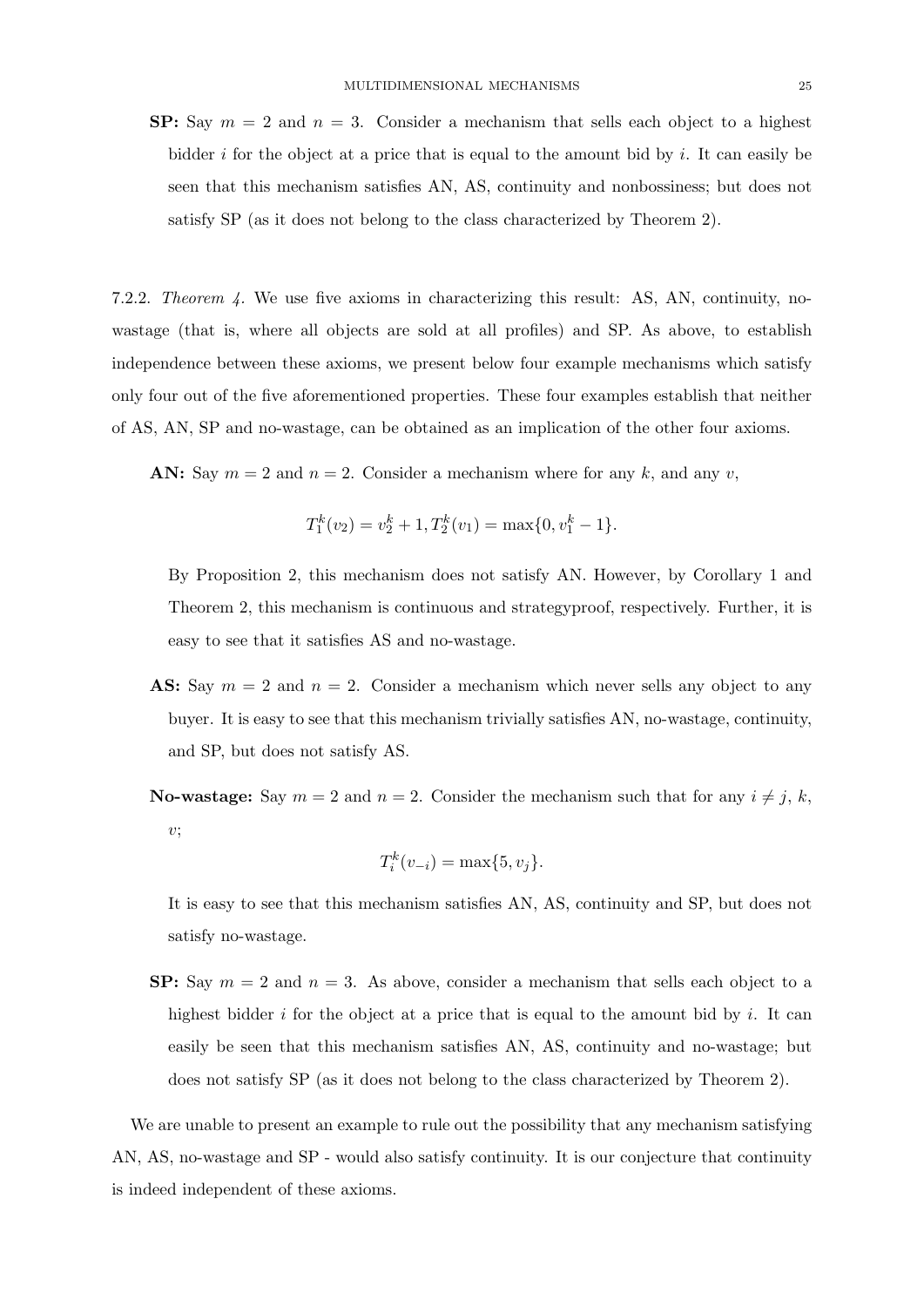#### 26 BASU AND MUKHERJEE

#### **REFERENCES**

- [1] A. Alkan, G. Demange, and D. Gale. Fair allocation of indivisible goods and criteria of justice. Econometrica, 59:1023–1039, 1991.
- [2] L. M. Ausubel. An efficient dynamic auction for heterogeneous commodities. American Economic Review, 96:602–629, 2006.
- [3] L. M. Ausubel, P. Cramton, M. Pycia, M. Rostek, and M. Weretka. Demand reduction and inefficiency in multi-unit auctions. The Review of Economic Studies, 81:1366–1400, 2014.
- [4] L. M. Ausubel and P. Milgrom. Ascending auctions with package bidding. The BE Journal of Theoretical Economics, 1:1–44, 2002.
- [5] E. Clarke. Multipart pricing of public goods. Public choice, 11:17–33, 1971.
- [6] R. W. Crandall. New Zealand spectrum policy: A model for the United States? The Journal of Law and Economics, 41:821–840, 1998.
- [7] S. de Vries, J. Schummer, and R. V. Vohra. On ascending Vickrey auctions for heterogeneous objects. Journal of Economic Theory, 132:95–118, 2007.
- [8] G. Demange and D. Gale. The strategy structure of two-sided matching markets. Econometrica, 53:873–888, 1985.
- [9] G. Demange, D. Gale, and M. Sotomayor. Multi-item auctions. Journal of political economy, 94:863–872, 1986.
- [10] M. P. Goswami, M. Mitra, and A. Sen. Strategy proofness and pareto efficiency in quasilinear exchange economies. Theoretical Economics, 9:361–381, 2014.
- [11] T. Groves. Incentives in teams. Econometrica, 41:617–631, 1973.
- [12] F. Gul and E. Stacchetti. The English auction with differentiated commodities. Journal of Economic theory, 92:66–95, 2000.
- [13] B. Holmström. Groves' scheme on restricted domains. *Econometrica*, 47:1137–1144, 1979.
- [14] T. Kazumura, D. Mishra, and S. Serizawa. Strategy-proof multi-object mechanism design: Ex-post revenue maximization with non-quasilinear preferences. Journal of Economic Theory, 188:105036, 2020.
- [15] A. S. Kelso Jr and V. P. Crawford. Job matching, coalition formation, and gross substitutes. Econometrica, 50:1483–1504, 1982.
- [16] A. M. Manelli and D. R. Vincent. Multidimensional mechanism design: Revenue maximization and the multiple-good monopoly. Journal of Economic theory, 137:153–185, 2007.
- [17] P. Milgrom. Putting auction theory to work. Cambridge University Press, 2004.
- [18] D. Mishra and T. Marchant. Mechanism design with two alternatives in quasi-linear environments. Social Choice and Welfare, 44:433–455, 2015.
- [19] D. Mishra and D. Parkes. Ascending price Vickrey auctions for general valuations. Journal of Economic Theory, 132:335–366, 2007.
- [20] D. Mishra and A. Quadir. Non-bossy single object auctions. Economic Theory Bulletin, 2:93–110, 2014.
- [21] H. Moulin. Incremental cost sharing: Characterization by coalition strategy-proofness. Social Choice and Welfare, 16:279–320, 1999.